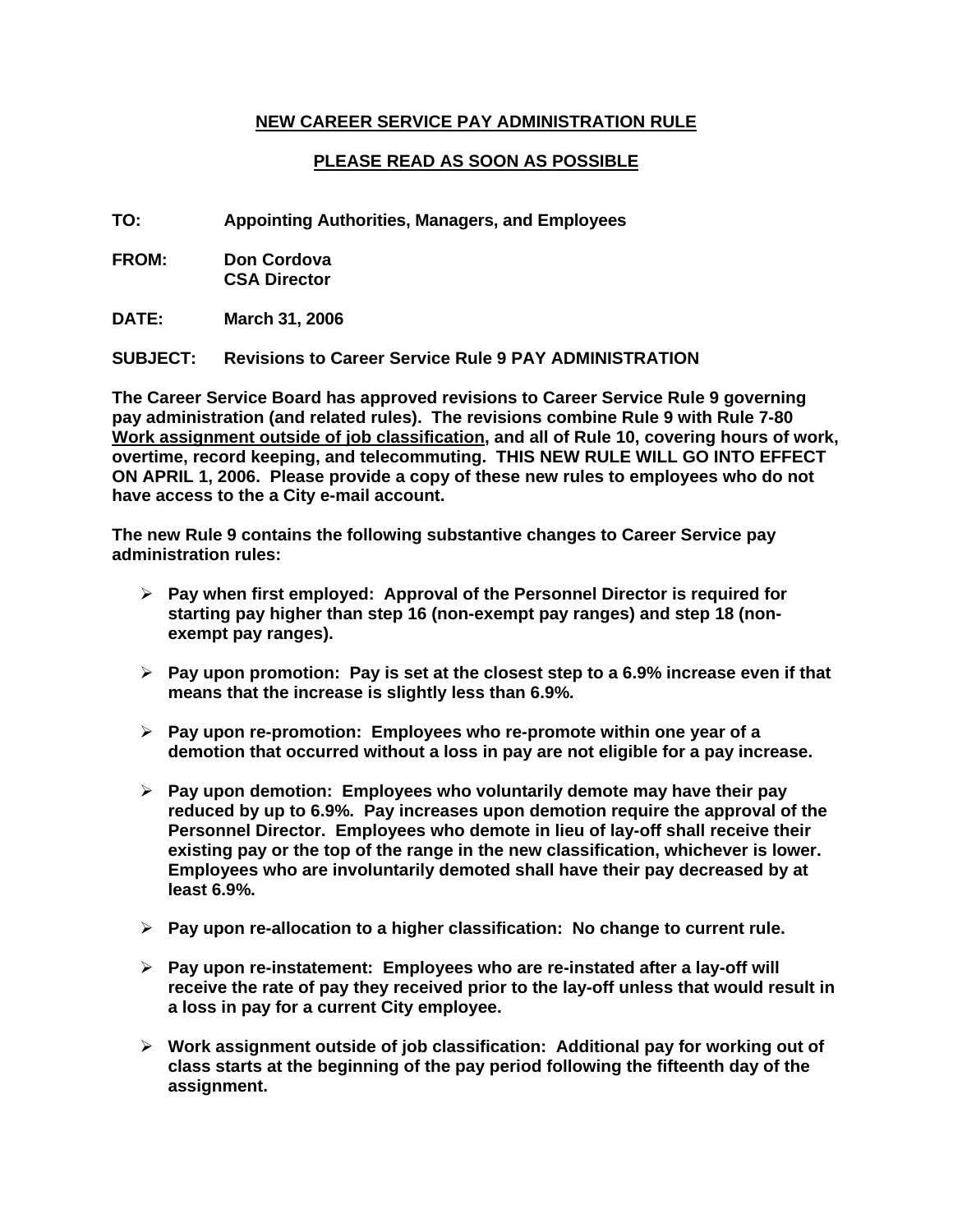- ¾ **Recruitment premium: Increased from \$1,000 to \$4,000.**
- ¾ **Relocation premium: Increased from \$2,500 to \$7,500.**
- ¾ **Pay adjustment within salary range: Now may be applied when there is pay inequity between employees in a classification series in an agency, including firstline supervisors.**
- ¾ **Shift incentive: Defines parameters of evening and night shifts, but allows agencies to define shifts differently if necessary. Establishes snow emergency shift with its own differential rate. Clarifies eligibility of exempt employees. Eliminates alternate method of calculating differential and only allows differential as a percentage of the employee's hourly rate.**
- ¾ **Health care differential: Career Service employees at Denver Health and Hospitals in the Health Technical and Related Support, Health Professional, and Doctors occupational groups are eligible for differentials paid to comparable classifications at Denver Health.**
- ¾ **Bilingual services differential: Differential eligibility starts when bilingual duties exceed 35% of an employee's job (was 50%). Differential rates vary depending on level of proficiency. Differential is no longer limited to non-exempt, front-line employees. Employer is required to request authority to pay differential from CSA when duties assigned.**

**If you have questions about the revised rule, please contact Employee Relations at (720) 913-5710.**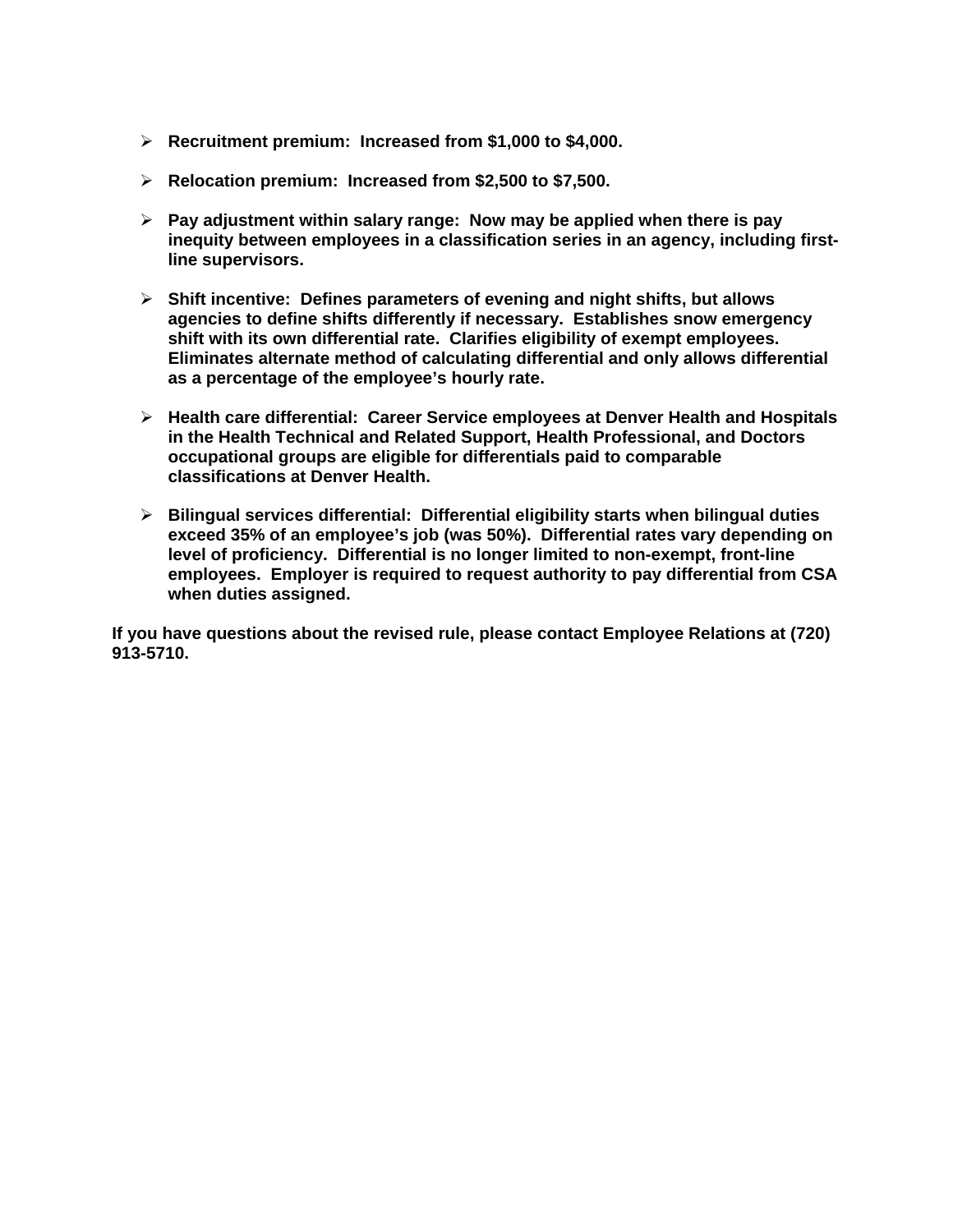## **MEMORANDUM**

## **REVISION 7, SERIES C**

**TO:** Holders of CSA Rule Books

**FROM:** Career Service Board

**DATE:** April 1, 2006

**SUBJECT:** Revision of Career Service Rule 9 PAY ADMINISTRATION

The Career Service Board has revised Career Service Rule 9 PAY ADMINISTRATION and related rules. The effective date of this revision is April 1, 2006.

|                          | <b>Page Number</b>    | <b>Issuance Dates</b> |
|--------------------------|-----------------------|-----------------------|
|                          |                       |                       |
| <b>Remove</b>            | 1-4 through $1-5$     | February 28, 2006     |
|                          | 1-6 through $1-7$     | January 1, 2006       |
|                          | $1 - 8$               | February 28, 2006     |
|                          | 1-9 through 1-11      | January 1, 2006       |
|                          | 1-12 through 1-13     | June 1, 2004          |
|                          | 1-14 through 1-15     | February 28, 2006     |
|                          | 4-7 through 4-8       | March 19, 2004        |
|                          | 7-5 through 7-7       | March 21, 2000        |
| <b>Entire chapter 9</b>  | 9-1, 9-4 through 9-6  | January 1, 2006       |
|                          | 9-7 through 9-9       | November 30, 2004     |
|                          | 9-10, 9-10.1          | October 17, 2005      |
|                          | 9-11 through 9-13     | November 30, 2004     |
| <b>Entire chapter 10</b> | $10-1$                | September 5, 2004     |
|                          | 10-2 through 10-7     | June 1, 2004          |
|                          | 10-8 through 10-10    | January 1, 2006       |
|                          | $11 - 13.1$           | February 26, 1985     |
|                          | $14 - 8$              | March 19, 2004        |
|                          |                       |                       |
| <b>Replace</b>           | 1-4 through 1-11      | April 1, 2006         |
|                          | 4-7 through 4-8.1     |                       |
|                          | 7-5 through 7-6       |                       |
| <b>Entire chapter 9</b>  | 9-1 through 9-19      |                       |
|                          | 9.A.-1 through 9.A.-2 |                       |
|                          | $9.B.-1$              |                       |
|                          | $11 - 13.1$           |                       |
|                          | $14 - 8$              |                       |

# **PLEASE INSERT IN YOUR RULE BOOK AS SOON AS POSSIBLE. THANK YOU.**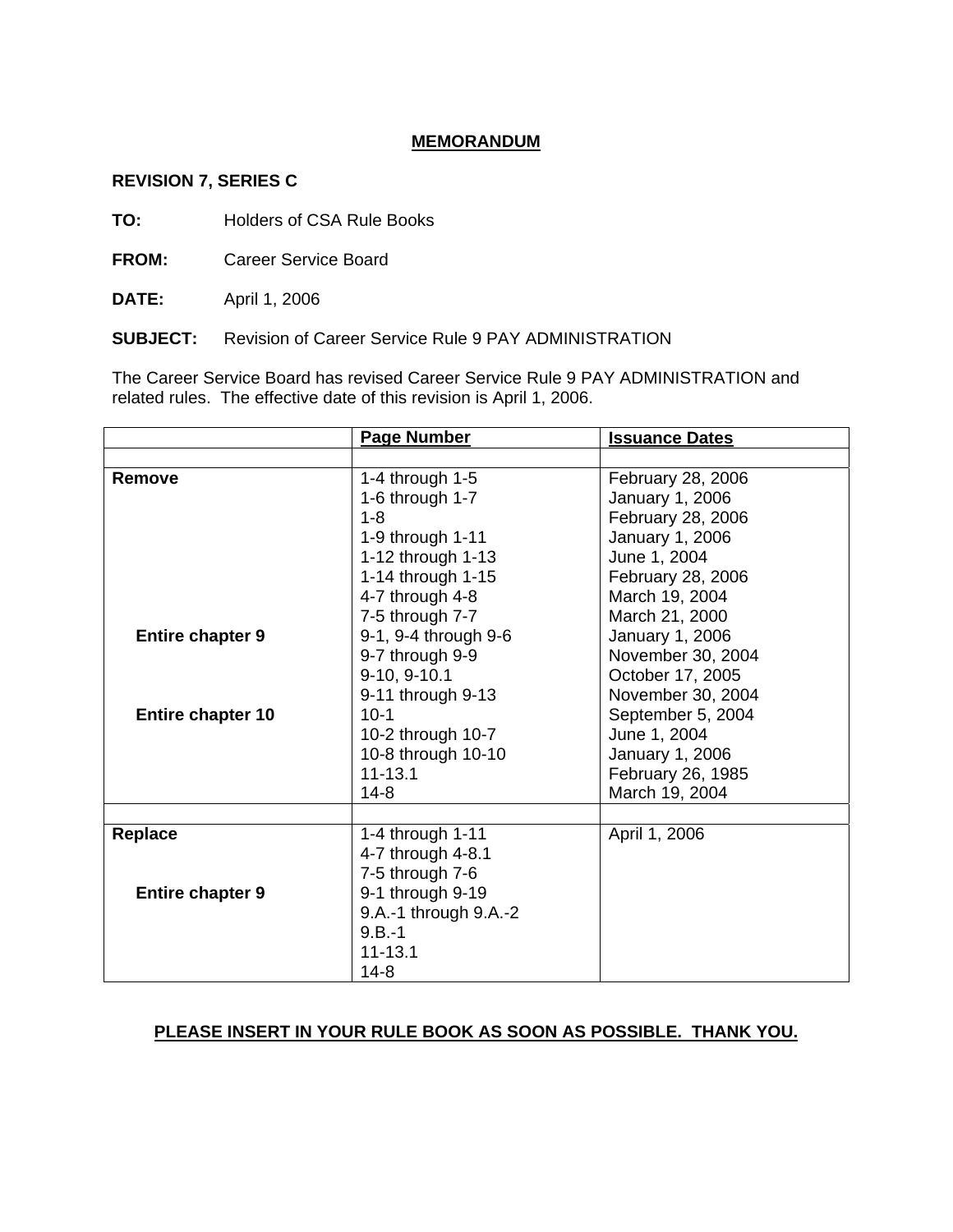### Continuous service date:

The effective date of an employment appointment or a re-employment appointment in the career service, whichever is later; or the effective date of appointment from a reinstatement list plus credits for service prior to lay-off. This definition does not affect employee rights to sick leave and vacation leave as established in the Revised Municipal Code or the Career Service Rules. (Eff. 12/15/83, Rules Rev. 51B; Revised 3/19/2004; Rules Rev. 247B)

## Disabled individual:

An individual who (1) has a physical or mental impairment which substantially limits one or more major life functions; or (2) has a record of such impairment; or (3) is regarded as having such an impairment; or (4) has begun or successfully completed a supervised drug rehabilitation program and is no longer engaged in the illegal use of drugs. (Eff. 1/l/93; Rules Rev. 160B).

## Disadvantaged:

As used in Rule 6 - Career Training Service, a person whose individual or family income falls below a given level established from time to time by the Personnel Director. (Eff. 1/l/88; Rules Rev. 101B).

## Disqualification:

An involuntary no-fault separation of an employee, or action in lieu thereof, based on a legal, physical, mental or emotional impairment or incapacity, occurring or discovered after appointment, which prevents satisfactory performance of the duties and responsibilities of the position. (Eff. 3/15/79; Rules Rev. 11OA).

## Documented performance:

A verifiable assessment of an individual's work performance, including PEPR ratings, disciplinary actions, and safety violations. (Eff. 3/19/2004, Rule Rev. 247B)

## Domestic Partner:

An unmarried adult, unrelated by blood (closer than would prohibit marriage in Colorado pursuant to the Colorado Revised Statutes), with whom an unmarried employee has an exclusive committed relationship, maintains a mutual residence and shares basic living expenses. (Eff. 3/16/95; Rules Rev. 178, Series B).

## Effective date:

The date when a personnel action takes effect; in the case of separation, the employee's last day of work, exclusive of accrued vacation leave or compensatory time. (Eff. 5/16/56; Rules Rev. 16A).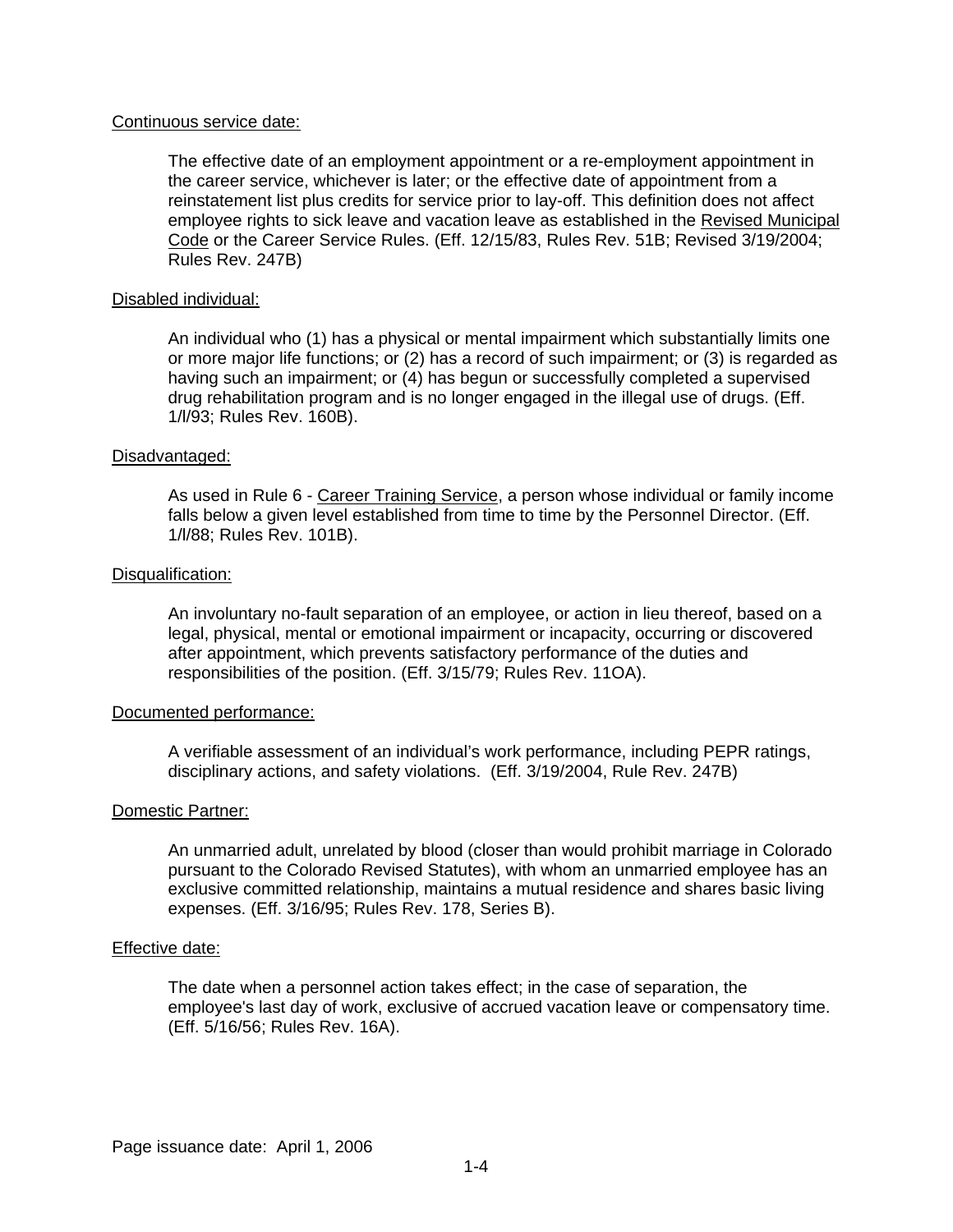## Eligible:

A person who has passed an examination and whose name is on an eligible list for certification. (Effective December 15, 1988; Rules Revision No. 118, Series B).

### Eligible list:

A list of those who have met the requirements for a given class in the Career Service.(Effective May 16, 1956; Rules Revision Memo 16A).

## Employee:

An incumbent of a position in the Career Service. (Effective May 16, 1956; Rules Revision Memo 16A).

#### Employment appointment:

One which is made as the result of certification from an employment list. (Effective September 18, 1980; Rules Revision Memo 127A).

#### Employment probationary status:

The initial status of an employee receiving an employment appointment or a reemployment appointment. (Effective September 18, 1980; Rules Revision Memo 127A).

#### Entry level professional class:

Any class where the principal minimum qualifications for education and experience are a college degree and no experience. These are identified as entry level by the word "staff" as part of the title. (Effective September 1, 1989; Rules Revision Memo 129B).

#### Executive class:

A class in which the duties and responsibilities meet the following criteria:

- A. Primary duty consists of the management of the agency or appropriation account, or of a customarily recognized subdivision or section thereof; and
- B. Regular direction of the work of two or more other employees therein, and
- C. Authority to hire or fire other employees, or suggestions or recommendations as to the advancement and promotion or any other change of status of other employees will be given particular weight, and
- D. Regular exercise of discretionary powers, and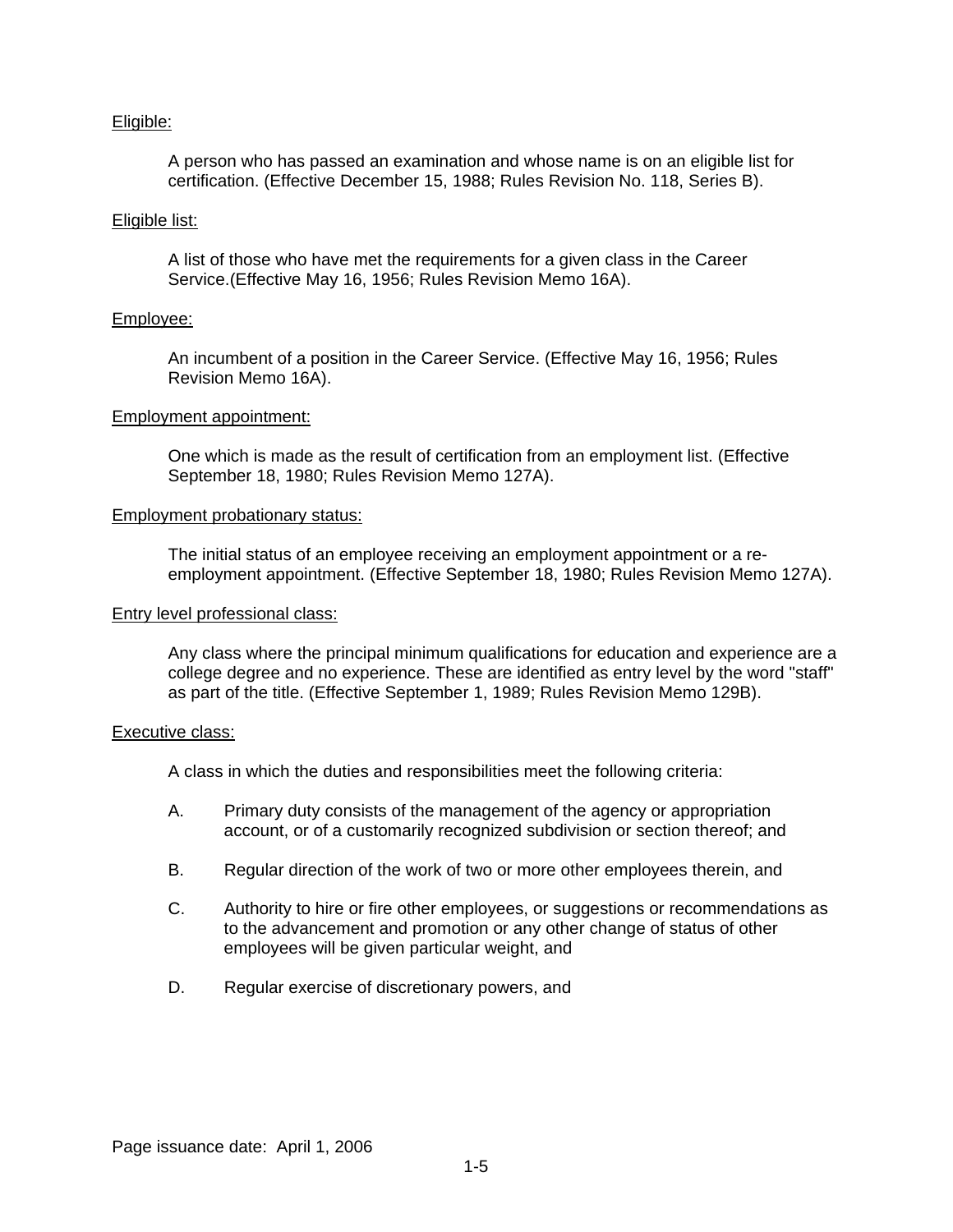E. No more than 20% of hours worked in a work week are devoted to activities which are not directly and closely related to the performance of the work described in paragraphs a) through d) above; provided that this paragraph shall not apply in the case of an employee who is in sole charge of an independent establishment or a physically separated establishment. (Effective May 1, 1974; Rules Revision Memo 83A)

### Fringe benefits:

Vacation, holidays, sick leave, payments for injuries or sickness received in the line of duty, health insurance, life insurance, pensions, termination pay, uniform and equipment allowances, dependents' benefits, longevity pay, and any other financial or economic benefits which are found by the Career Service to be the prevailing practice in the Denver metropolitan area. (Effective September 22, 1978; Denver City Charter, Section C5.26-1).

#### Full-time position:

One in which the employee is scheduled to work forty (40) hours per week or is scheduled to work eighty (80) hours in two (2) weeks under an authorized special work schedule. (Effective September 18, 1980; Rules Revision No. 127A).

#### General Reinstatement List:

Employees shall be placed on the General Reinstatement List for the classification they have been laid off from, demoted in lieu of lay-off from, or have voluntarily resigned or voluntarily demoted in lieu of lay-off from. The General Reinstatement List shall be used City-wide. (Effective March 19, 2004, Rule Revision Memo 247B)

## Immediate family:

Husband, wife, son, daughter, mother, father, grandmother, grandfather, grandchildren, brother, sister, son-in-law, daughter-in-law, mother-in-law, father-in-law, brother-in-law, sister-in-law, domestic partner, and the mother, father, son, daughter, brother, or sister of the domestic partner, as well as minor children for whom the employee or the employee's domestic partner provide day-to-day care and financial support. (Effective March 16, 1995; Rules Revision No. 178, Series B).

#### Incumbent:

The current occupant of a position in the Career Service. (Effective May 16, 1956; Rules Revision No. 16A)

#### Lay-off:

The involuntary separation of a career status unlimited employee, or a limited employee appointed prior to January 16, 2004, resulting from the abolishment of a position. (Eff. 9/18/1980, Rules Rev. 127A; Revised 3/19/2004, Rule Rev. 247B).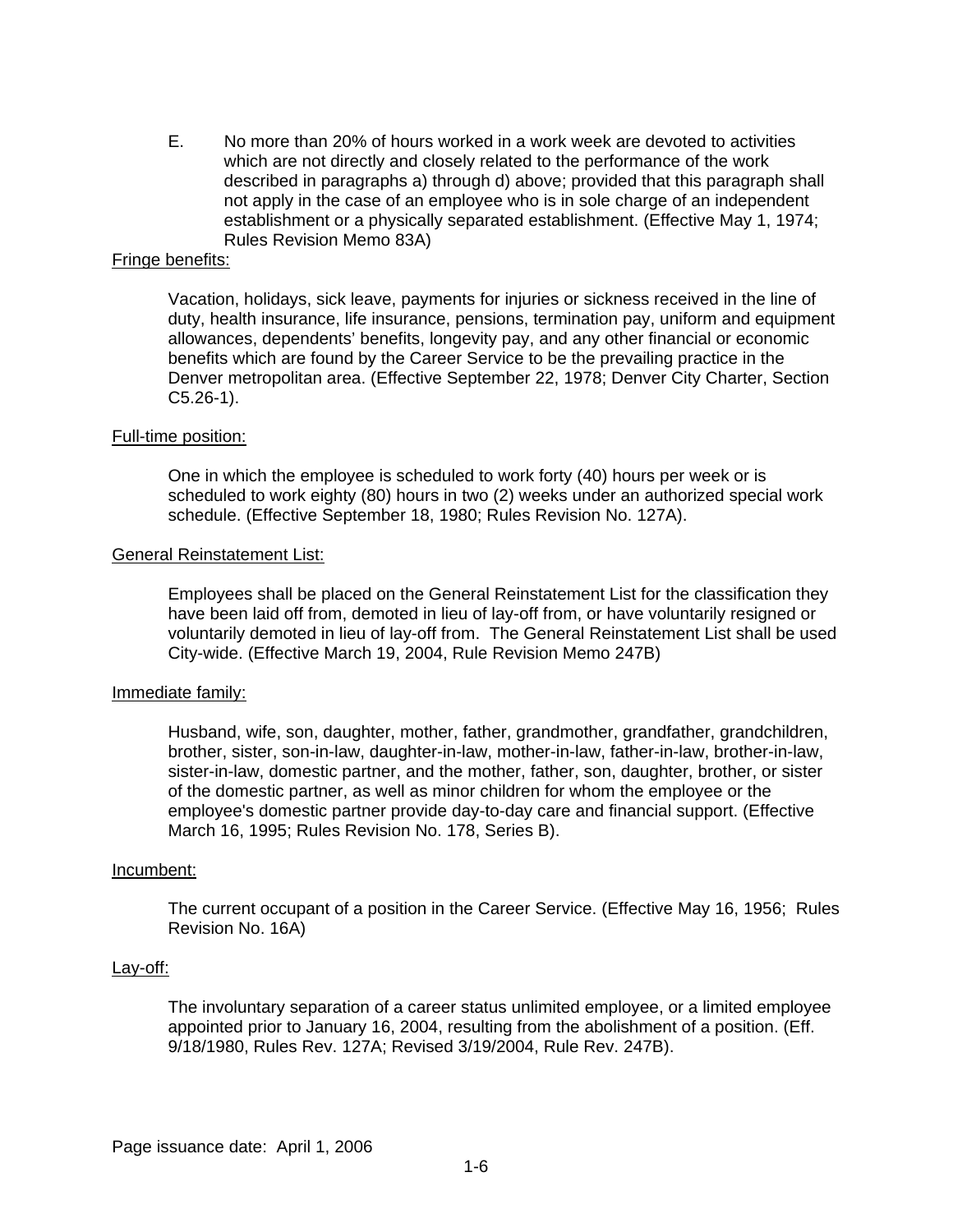## Lay-off unit:

An appropriation account, appropriation sub-account, combinations of appropriation subaccounts, or combinations of appropriation accounts for the purposes of lay-off. (Eff. 11/01/1979, Rules Rev.115A; Revised 3/19/2004, Rule Rev. 247B).

#### Lay-off Unit Reinstatement List:

Employees shall be placed on the Lay-off Unit Reinstatement List for the classification they have been laid off from, demoted in lieu of lay-off from, or have voluntarily resigned or voluntarily demoted in lieu of lay-off from. The Lay-off Unit Reinstatement List shall only be used within the Lay-off Unit the employee was in when the lay-off took place. (Effective March 19, 2004, Rule Revision Memo 247B)

#### Leave:

An authorized absence from regularly scheduled work hours which has been approved by proper authority. (Effective May 16, 1956; Rules Revision No. 16A).

#### Length of Service:

Total number of years, months and days of continuous service, (for examination purposes) including time an employee is on authorized leave of absence without pay, but exclusive of service in non-career status positions. (Effective December 15, 1988; Rules Revision No. 118B; Revised March 19, 2004, Rule Revision Memo 247B).

#### Limited position:

One which has a specified ending date. (Effective September 18, 1980; Rules Revision No. 127A).

#### Minimum qualifications:

The qualifications contained in the class specification which a person must possess in order to qualify or compete for a given class of positions in the Career Service. (Effective November 1, 1979; Rules Revision No. 115A).

#### Month of service:

The period of time between a given date in one month and the preceding day in the following month (e.g., April 16 through May 15). (Effective October 12, 1981; Rules Revision Memo 19B).

#### Non-career status:

The status of an employee who works as needed and who serves no probationary period. (Effective September 18, 1980; Rules Revision Memo 127A; Rev. 3/19/2004, Rule Rev. 247B).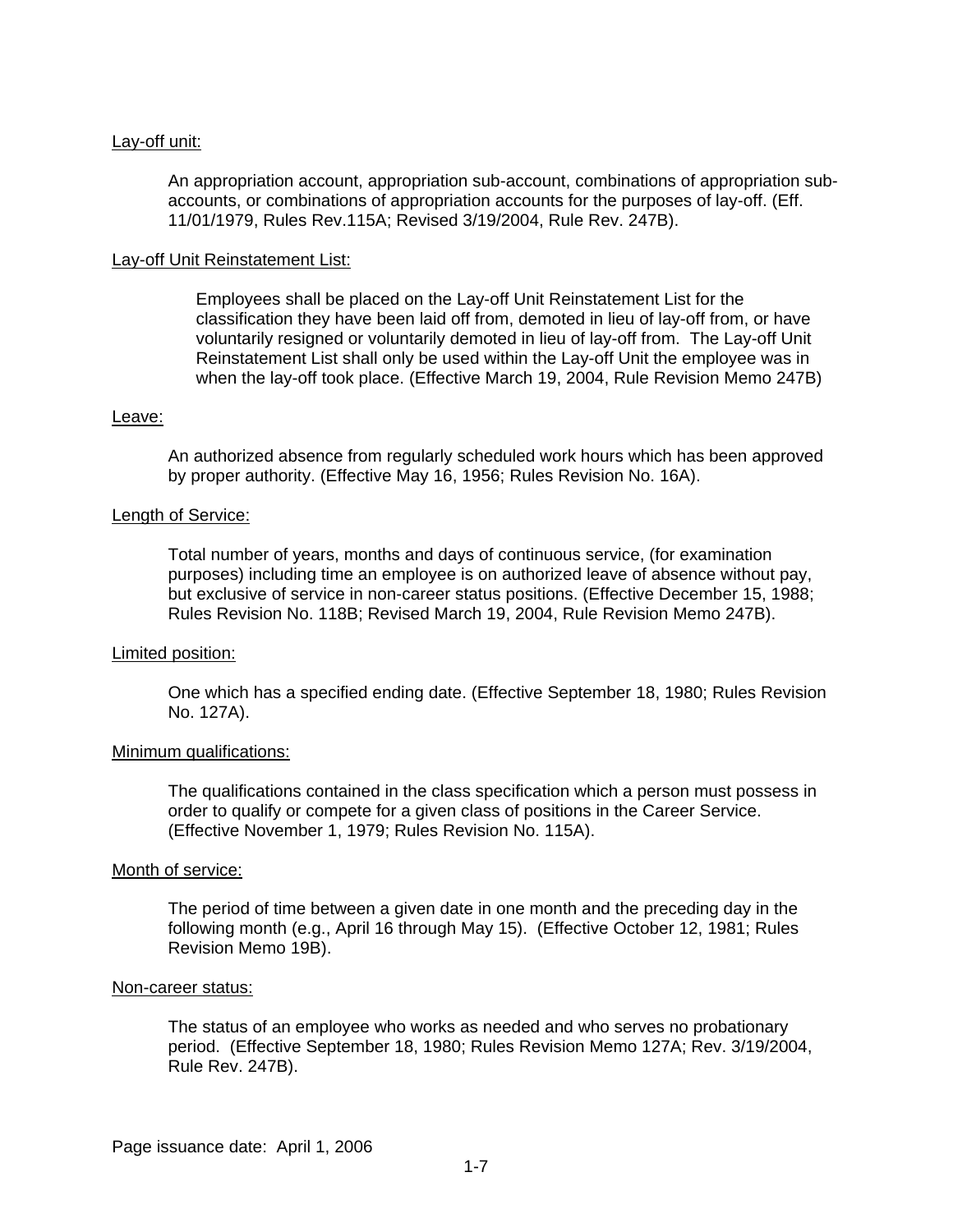## On-call position:

A position which may have routine or variable work patterns and is normally only filled to accommodate seasonal or short term activities in various city agencies. (Effective May 1, 1991; Rules Revision Memo 148B).

## Organizational title:

The title of a position, which may differ from the class title, used in a given agency for operating purposes. (Effective May 16, 1956; Rules Revision Memo 16A).

#### Part-time position:

One in which an employee is scheduled to work less than forty (40) hours per week. (Effective September 18, 1980; Rules Revision Memo 127A).

#### Pay plan:

The listing of pay rates for all pay ranges assigned by ordinance to each class of positions in the classification plan. (Effective May 1, 1991; Rules Revision Memo 148B).

#### Position:

The aggregate of duties and responsibilities performed by one person. (Effective September 18, 1980; Rules Revision Memo 127A).

## Position and personnel requisition form:

The form used by appointing authorities to create positions and to request certification of eligibles in order to make an appointment to a position. (Effective September 1, 1989; Rules Revision Memo 129B).

#### Position number:

The number assigned by an agency to each position within that agency. (Effective May 16,1956; Rules Revision Memo 16A).

## Probationary period:

A period of time following employment appointment, promotional appointment, or reemployment which is a work-test period for the employee, and during which the employee is on a trial basis. (Effective September 18, 1980; Rules Revision Memo 127A).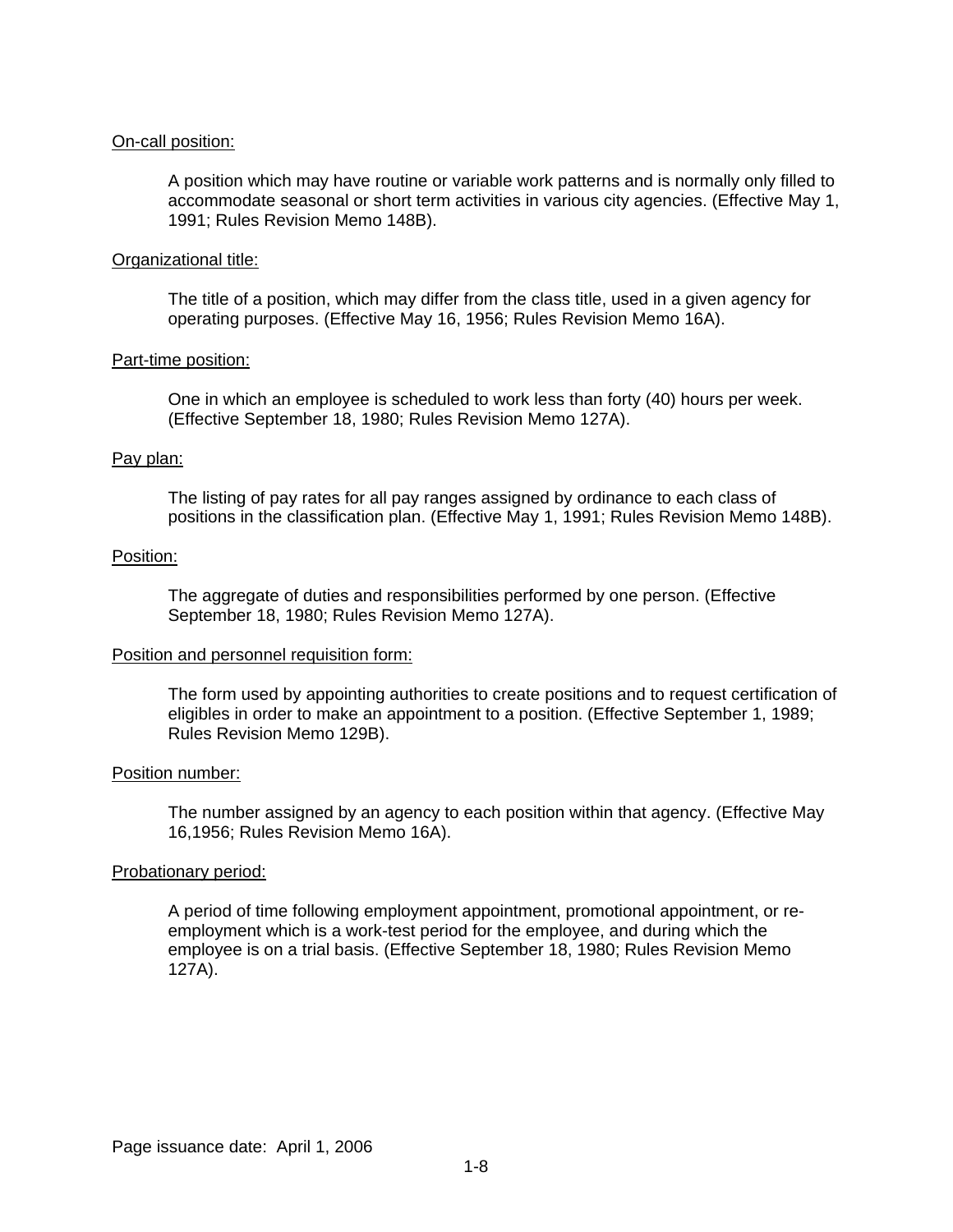## Professional class:

A class in which the duties and responsibilities meet the following criteria:

- A. Primary duties consist of the performance of:
	- 1. Work requiring knowledge of an advanced type in a field of science or learning customarily acquired by a prolonged course of specialized intellectual instruction and study, as distinguished from a general academic education and from an apprenticeship, and from training in the performance of routine mental, manual, or physical processes, or
	- 2. Work that is original and creative in character in a recognized field of artistic endeavor (as opposed to work which can be produced by a person endowed with general manual or intellectual ability and training), and the result of which depends primarily on the invention, imagination, or talent of the employee, or (Effective March 2, 1982; Rules Revision Memo 30B)
	- 3. Teaching, tutoring, instructing, or lecturing in the activity or imparting knowledge, as a teacher in the school system or educational establishment or institution, and
- B. Work requires the consistent exercise of discretion and judgment in its performance, and
- C. Work is predominantly intellectual and varied in character (as opposed to routine mental, manual, mechanical, or physical work) and is of such character that the output produced or the result accomplished cannot be standardized in relation to a given period of time, and
- D. No more than 20% of hours worked in the work week is devoted to activities which are not an essential part of and necessarily incident to work described in paragraphs a) through c) above. (Effective May 1, 1974; Rules Revision Memo 83A).

## Promotional probationary status:

The initial status of an employee receiving a promotional appointment. (Effective September 18, 1980; Rules Revision Memo 127A).

## Provisional class:

A class of positions established by the Career Service Board, subject to approval by the City Council within three months from the effective date of the action. (Effective May 16, 1956; Rules Revision Memo 116A).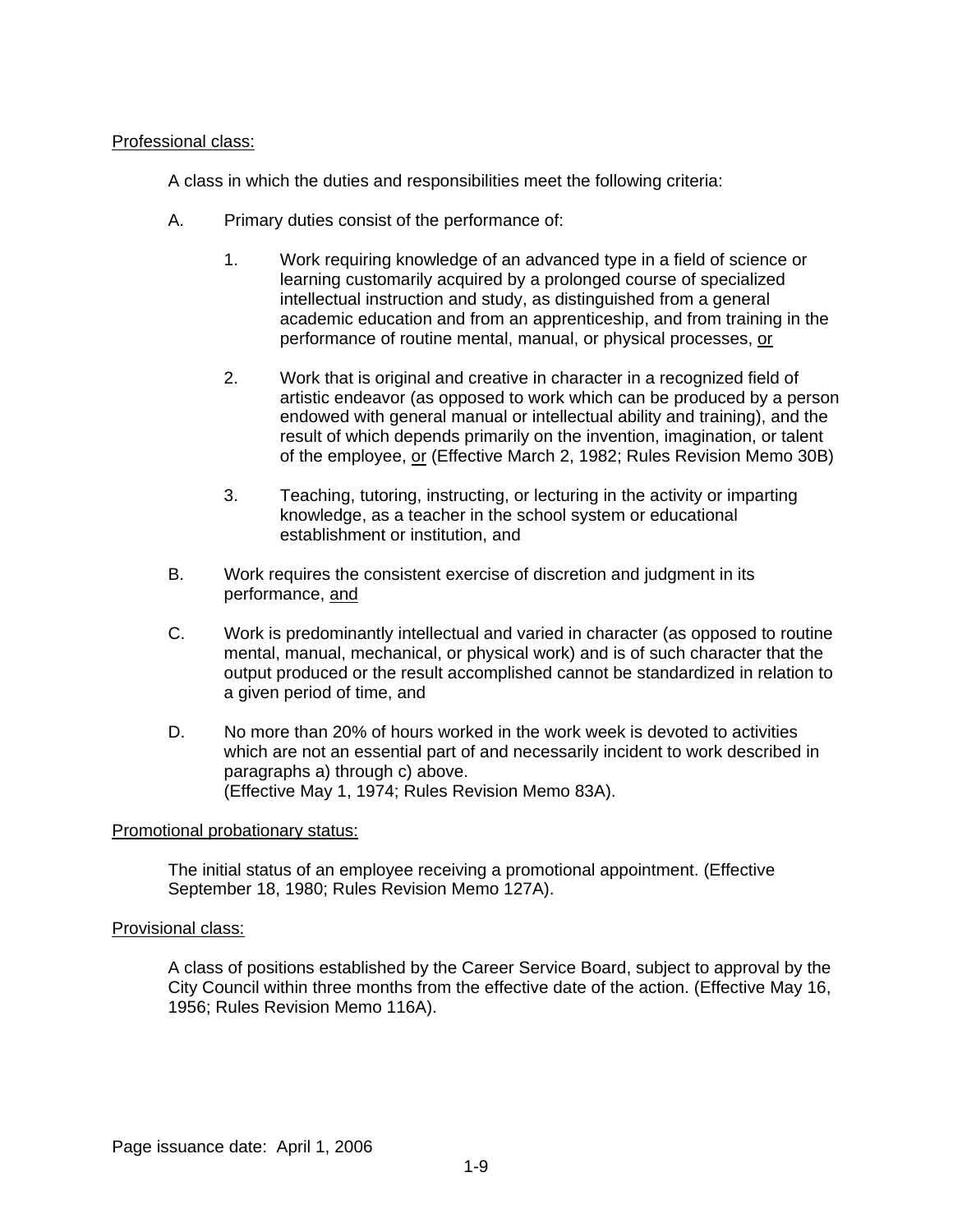### Re-allocation:

The formal process of assigning a filled position to its proper class on the basis of the duties performed and the responsibilities exercised. (Effective December 18, 1978; Rules Revision Memo 107A).

#### Reassignment:

The change of duties of an employee in a position in a class or the movement of an employee from a position in the same class within the same agency or within consolidated appropriation accounts.

#### Reinstatement List:

The Reinstatement List shall be maintained in two forms: Lay-off Unit Reinstatement List and General Reinstatement list. (Eff. 3/19/04, Rule Rev. Memo 247B)

#### Return from promotional probation:

Change of a career status employee serving promotional probation to a position in the class from which promoted within the agency from which promoted. (Effective December 3, 1981; Rules Revision Memo 25B).

### Resignation:

The voluntary separation of an employee from the Career Service. (Effective May 16, 1956; Rules Revision Memo 16A).

## Retirement:

The separation of an employee from the Career Service who is required to retire because of mandatory retirement age or who is eligible to retire under the provisions of the Denver Employees' Retirement Plan. (Effective November 1,1965; Rules Revision Memo 47A).

#### Separation:

The termination of employment by reason of probation, disqualification, lay-off, resignation, retirement, dismissal, or death. (Effective September 18, 1980; Rules Revision Memo 127A).

#### Serious health condition:

An illness, injury, impairment or physical or mental condition, which involves inpatient care in a hospital, hospice or residential medical care facility or continuing treatment by a health care provider. (Effective February 8, 2005, Rules Revision Memo 257B)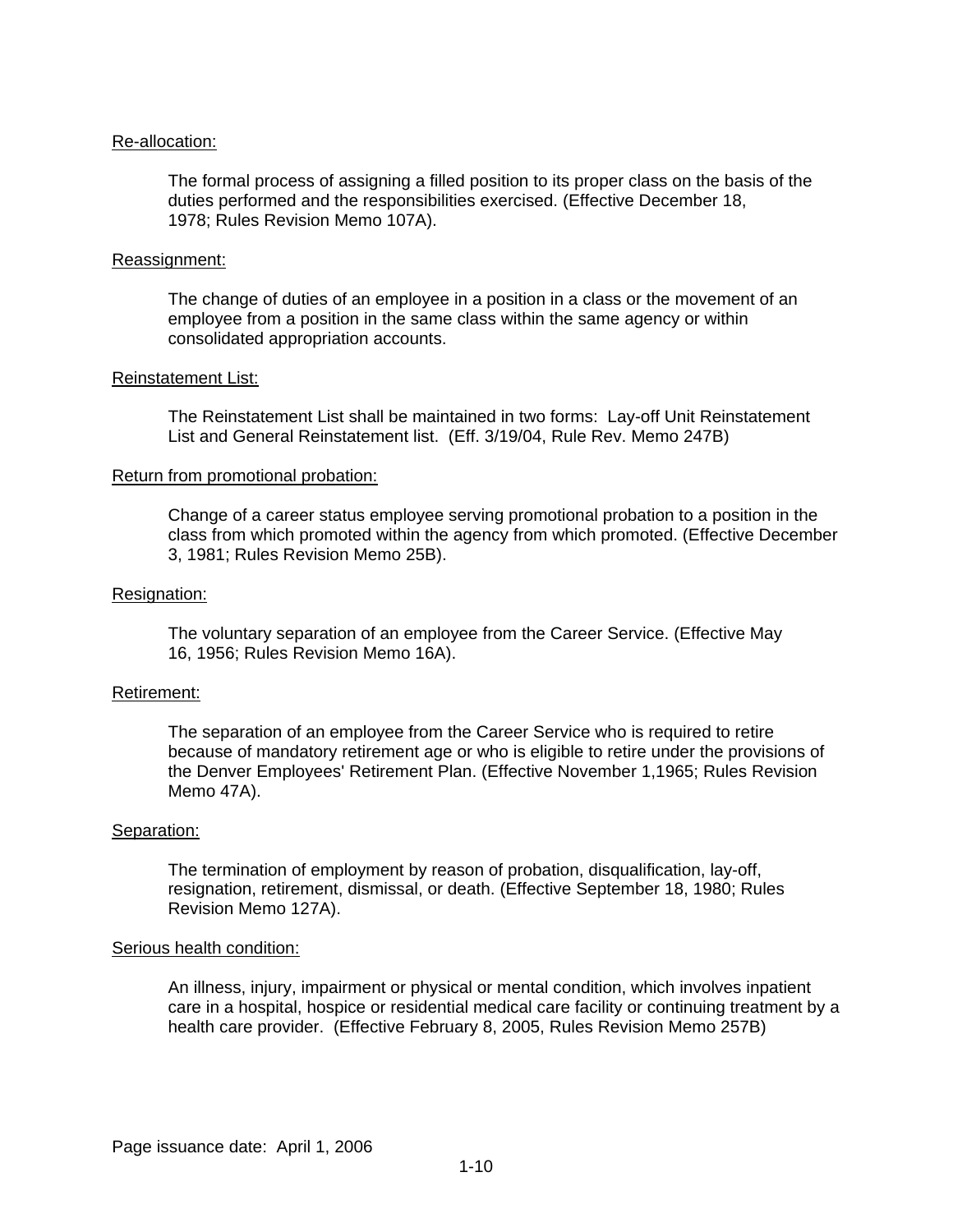## Sexual harassment:

Unwelcome sexual advances, requests for sexual favors, or other verbal or physical conduct of a sexual nature, when:

- A. Submission to such conduct is made either explicitly or implicitly a term or condition of an individual's employment; or
- B. Submission to or rejection of such conduct by an individual is used as the basis for employment decisions affecting such individual; or
- C. Such conduct has the purpose or effect of unreasonably interfering with an individual's work performance or creating an intimidating, hostile, or offensive environment. (Effective March 22, 1984; Rules Revision 60B).

## Staggered work schedule:

The assignment of differing reporting times to individual employees. (Effective November 14, 1978; Rules Revision 104A).

## Unlimited position:

One which has no specified ending date. (Effective September 18, 1980; 127A).

#### Workmen's compensation:

Benefits received by an employee who is injured while carrying out his work assignment as determined by the Workmen's Compensation Act of Colorado. (Effective May 16, 1956; Rules Revision 16A).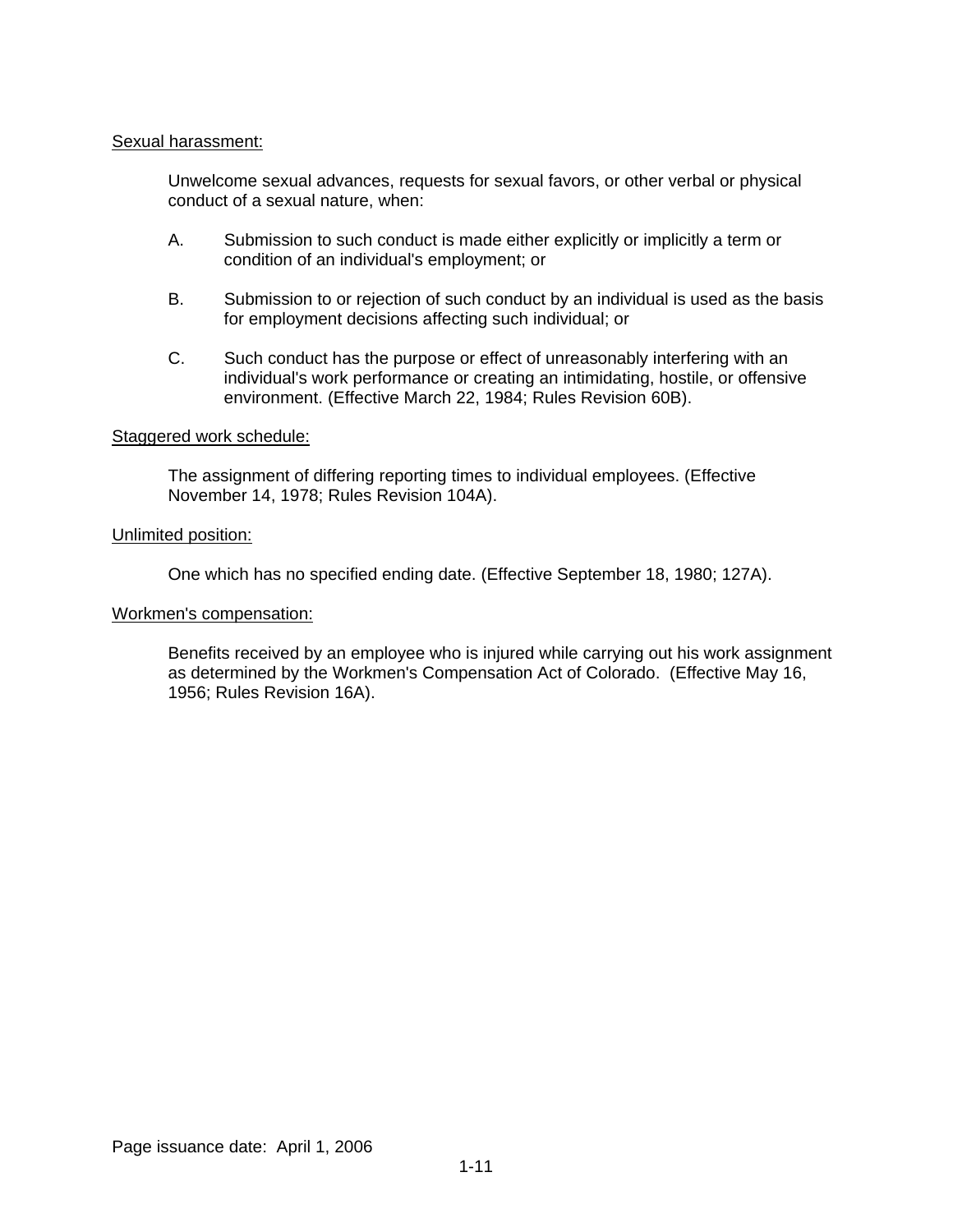candidates who can be reached immediately in person or by any other available means will be considered ready to work.

## Section 4-70 Selection and notification Following Certification of Eligibles

A. Selection by appointing authority:

The appointing authority shall select one of the eligibles certified to a vacancy as provided for in these rules.

B. Notification of Selection Decision:

When the appointing authority has decided whom to hire, Career Service Authority shall be notified immediately. Eligibles not hired shall be notified promptly by the appointing authority.

## Section 4-80 Cancellation of Certification and Requisitions Because of Inaction

If the appointing authority fails to make an appointment within thirty (30) calendar days from the date of certification of the proper number of eligibles, the certification and the requisition upon which it is based shall be cancelled and the appointing authority notified. An extension of time may be requested in writing and may be granted by the Personnel Director when such extension of time would be in the best interest of the City.

## Section 4-90 Exceptions to the Use of Employment Lists

Unless provided otherwise, the following exceptions to the use of employment lists may be used at the discretion of the appointing authority and shall not be construed as guaranteeing the employment or employment consideration of any employee or former employee:

- A. Transfer or demotion (Subsection 4-91)
- B. Re-promotion (Subsection 4-92)
- C. Re-employment (Subsection 4-93). (Revised 3/19/04, 247B)

## 4-91 Transfer or Demotion

An employee who meets minimum qualification requirements of the classification may transfer or demote to an existing vacancy at any time without concern for eligibility lists or may be transferred or demoted as a result of certification from an employment eligible list.

## 4-92 Re-promotion

A present employee may be re-promoted to a position in a higher classification in which the employee was employed within the preceding five (5) years, or to a successor classification; or to any classification for which the employee is qualified, with the same entry rate or an intervening entry rate as the former classification.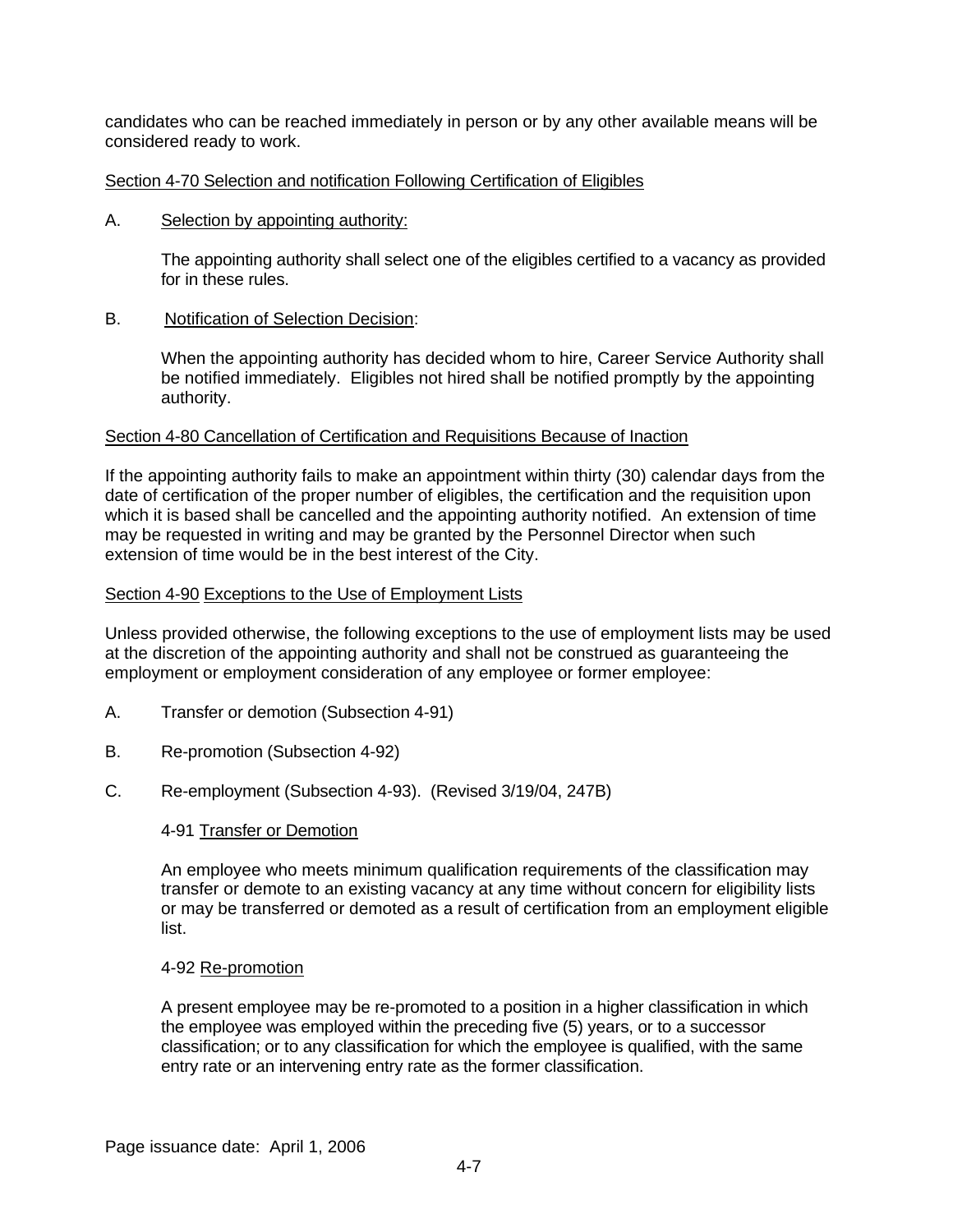Such employee shall serve in a promotional probationary status, in accordance with Rule 5 APPOINTMENTS AND STATUS. Receiving pay for a work assignment outside of job classification under Rule 9 PAY ADMINISTRATION does not qualify an employee for re-promotion. (Eff. 04/0l/06; Rule Rev. Memo 7C)

## 4-93 Re-employment

A former employee is eligible for re-employment if all the following conditions are met:

- A. Eligibility
	- 1. Cause of separation: The separation was not due to a dismissal.
	- 2. Duration of separation: The separation occurred during the preceding five (5) years.
	- 3. Qualifications: The Career Service Authority certifies the former employee meets the current minimum qualification requirements for the classification in which re-employment is desired.
- B. Type of position for which eligible: The appointing authority may re-employ an eligible former employee in any position in any classification formerly held by the person, or in any other classification with the same or lower entry rate for which the person qualifies, or the person may be re-employed as a result of certification from an employment eligible list. Former employees over age 70 may be re-employed as Deputy Sheriffs only in limited or on-call positions. (Eff. April 1, 2006; Rule Revision Memo 7C)

For purposes of this rule, to determine eligibility for reemployment, the Personnel Director may, on a case-by-case basis, review the duties previously performed as well as classification and pay. The determination of eligibility for reemployment shall be made in writing. (Renumbered 3/19/04, 247B)

C. Employment probationary status: A former employee who is re-employed shall serve in an employment probationary status in accordance with Subsection 5-42 How Status Attained, paragraph a) Employment Probationary. (Renumbered 3/19/04, 247B)

## Section 4-110 Restrictions Concerning Certification

## 4-111 Restrictions by Appointing Authorities

A. Special qualifications: At the written request of the appointing authority nd approval of the personnel director certification may be restricted to eligibles possessing specific job-related knowledges, skills, abilities, or special requirements determined by the Personnel Director to be necessary to perform the work. Any special qualifications required will be reflected in the job announcement.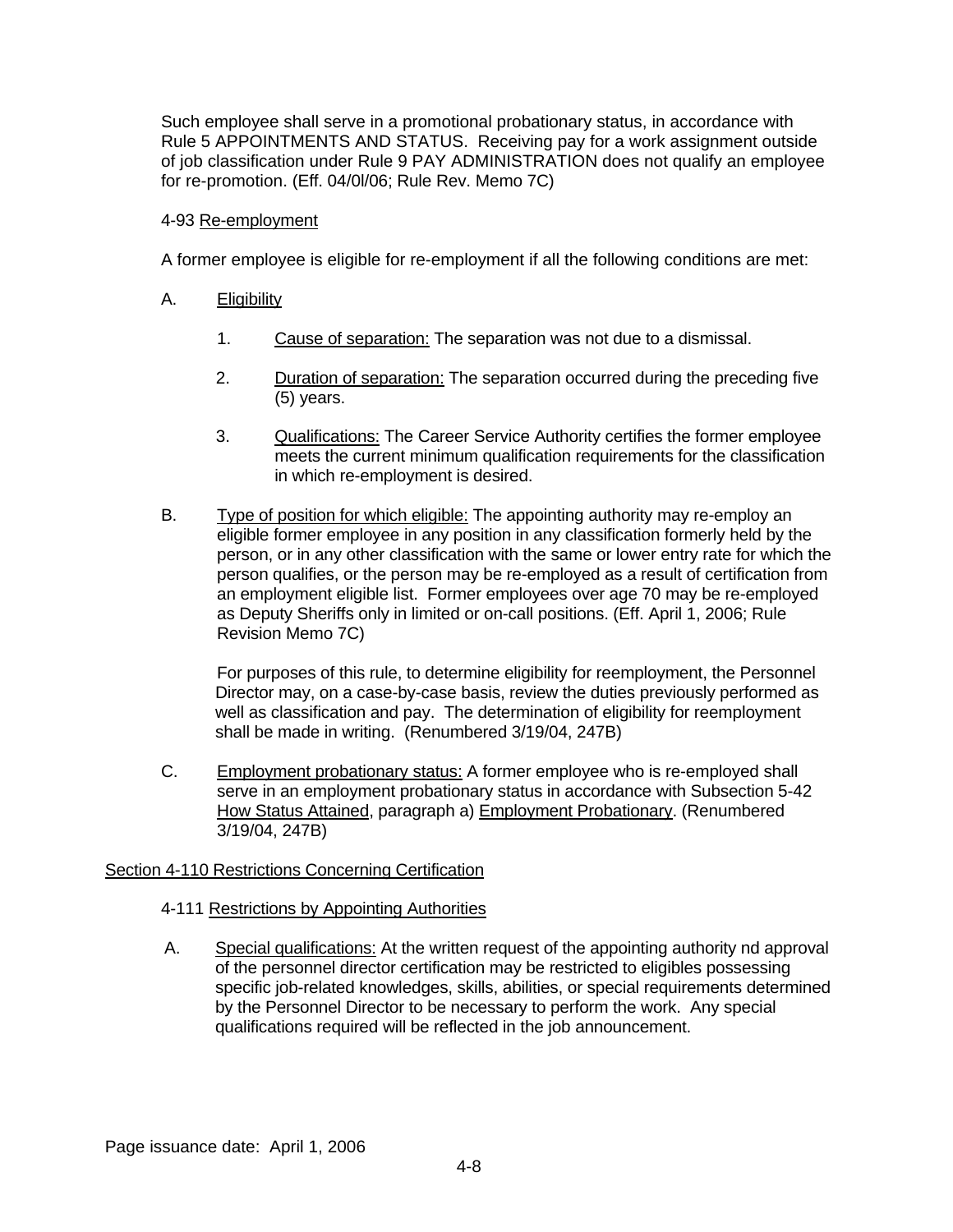B. Area of the city: Subject to the approval of the Personnel Director the appointing authority may request that certification be restricted to eligible residents of a prescribed area of the city when knowledge of the area and the ability to relate to residents of that area are essential requirements of the job. This restriction shall apply only to employment eligibles.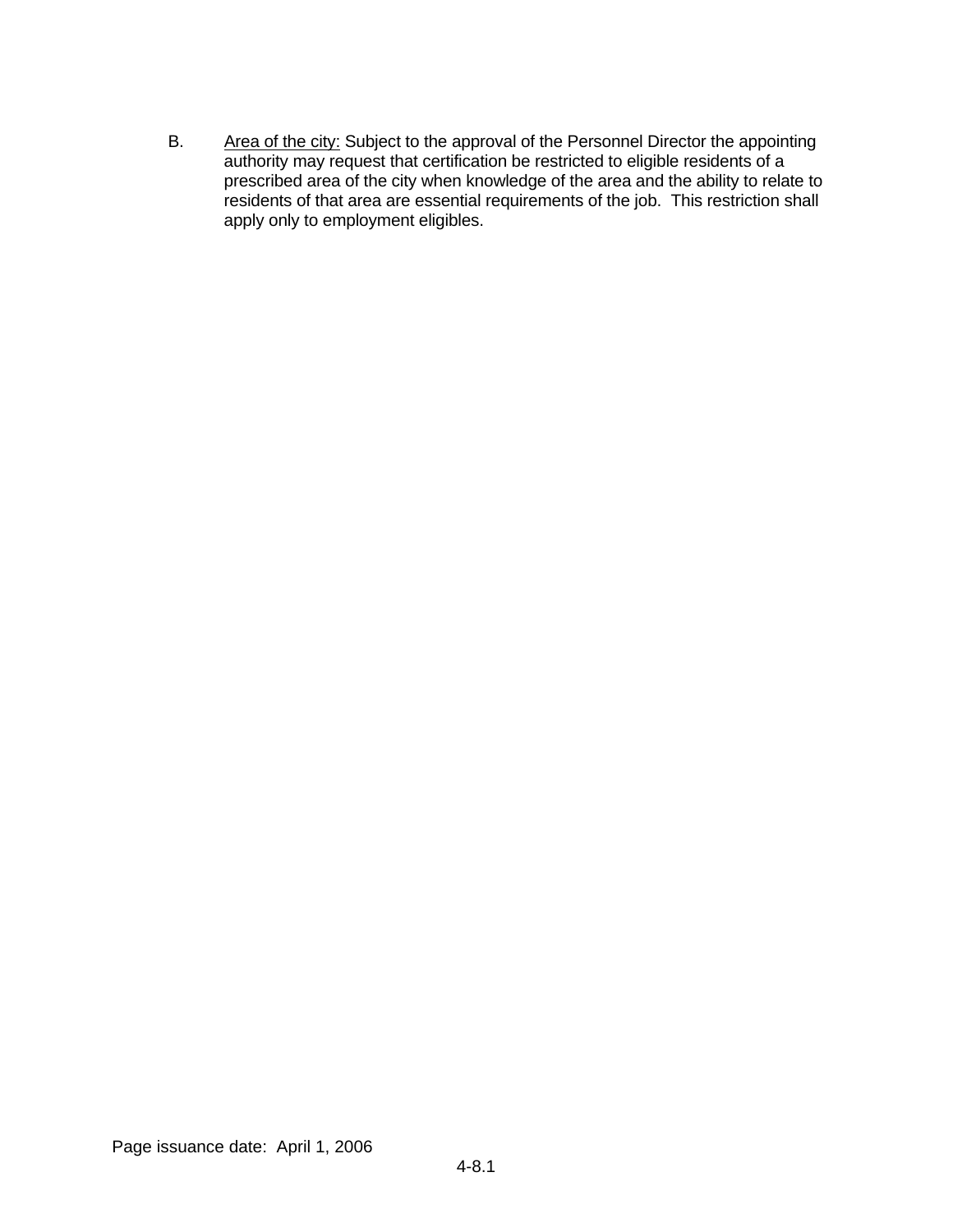## Section 7-70 Employee Status Upon Reallocation

An incumbent who has career status and who has been found eligible to remain in the reallocated position shall acquire career status in the new class as of the effective date of the reallocation. If such incumbent has probationary status, that employee shall complete the balance of his or her probationary period before attaining career status in the new class.

### Section 7-80 (Reserved)

### Section 7-90 Major Classification and Pay Plan Changes

## 7-91 Policy

The Personnel Director shall monitor the classification and pay plan to ensure it is reflective of the best practices of organizations in private industry as well as in the public sector. When the Personnel Director determines that modifications need to be made in the classification and pay plan, he or she shall make recommendations to the Career Service Board.

#### 7-92 New Classification and Pay Plan

A new classification and pay plan shall have the following characteristics:

- A) A substantial number of the classes in the current plan are modified or replaced; and
- B) Horizontal and vertical relationships among the classes are redefined; and
- C) All affected positions in the Career Service are allocated to the new or modified classifications.

## 7-93 Notification

The Personnel Director shall notify appointing authorities and employees through posting of notices and/or individual notifications when the Career Service Board is considering adoption of a new classification and pay plan. Notices will be posted for fifteen (15) days. Employees may submit comments during the fifteen (15) day time period.

## 7-94 Public Hearings

The Career Service Board shall conduct a public hearing on the structure of the new classification and pay plan if a public hearing is requested in accordance with Rule 2- 61(a) (4) Mandatory Public Hearings.

## 7-95 Action by the Career Service Board

The Career Service Board may adopt, modify, or not adopt the proposed new classification and pay plan. Such actions are subject to City Council approval.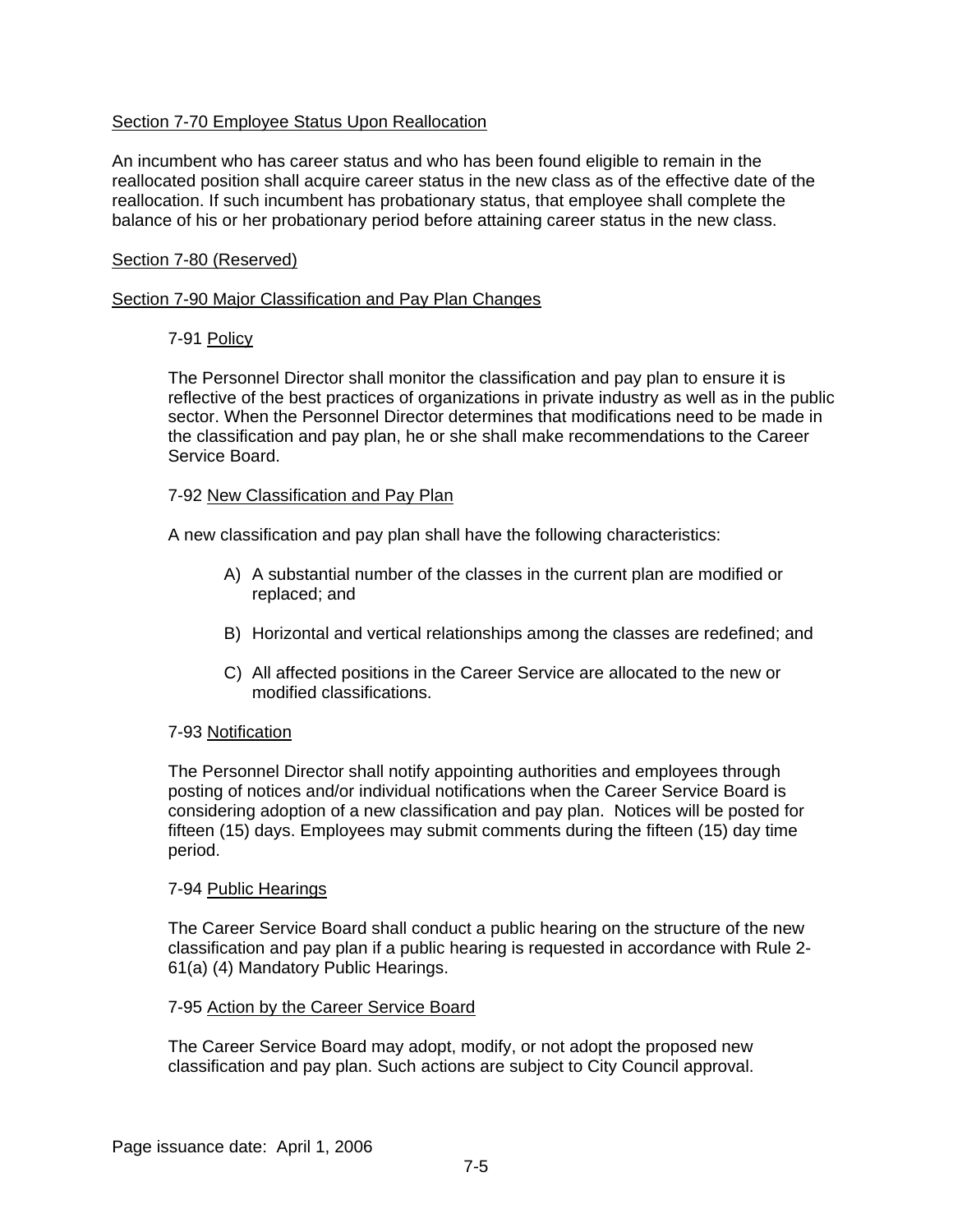## 7-96 Allocation of Positions

Following adoption of a new classification and pay plan, all affected positions in the Career Service shall be allocated to one of the classes in the classification and pay plan. Such allocations may be based on information the Career Service Authority has at the time, but individual job audits are not required.

## 7-97 Notice of Allocations

Appointing authorities and employees shall be notified of the classes to which affected positions have been allocated.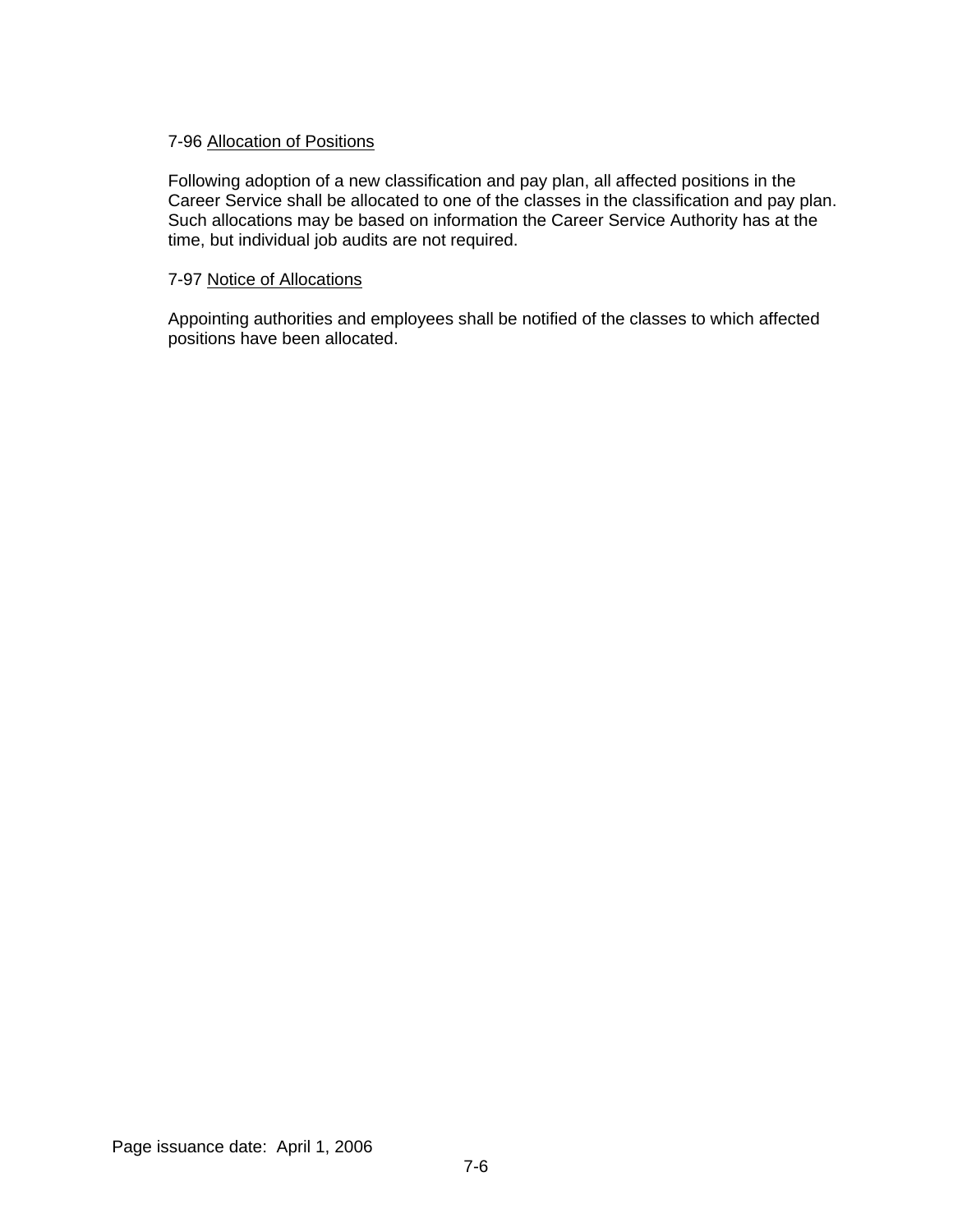# **RULE 9 PAY ADMINISTRATION**

(Effective April 1, 2006; Rules Revision Memo 7C)

## Purpose statement

The purpose of this rule is to explain the establishment and administration of pay practices, except merit increases, and hours of work.

## Section 9-5 Definitions

- A. Demotion: An appointment of an employee to a position in a classification in which the entry rate of the pay grade of the new classification is lower than the entry rate of the classification previously held.
- B. Employee Internship Appointment: An appointment of an employee to an entry level position in a new classification in accordance with the provisions of the Employee Internship program established by the Career Service Personnel Director ("Personnel Director").
- C. Entry Rate: The first step in a pay range.
- D. Market Conditions: Factors and trends in the market as determined by a compensation analysis that may affect compensation rates such as the supply and demand of workers.
- E. Promotion: An appointment of an employee to a position in a classification in which the entry rate of the pay range for the new classification is higher than the entry rate of the pay range for the employee's current classification.
- F. Re-allocation: When the classification of a filled position is changed by the Personnel Director to more accurately reflect the duties and responsibilities assigned to that position.
- G. Promotional re-instatement: A promotion of an employee resulting from certification from a re-instatement list.
- H. Re-instatement: An appointment of a laid off employee resulting from certification from a re-instatement list.
- I. Re-promotion: A promotion of an employee to a position in a higher classification in which the employee was previously employed within the preceding five (5) years, or to a successor classification; or to any classification for which the employee is qualified, with the same entry rate or an intervening entry rate as the former classification. Appointments that meet the definition of a promotional re-instatement are not repromotions.
- J. Transfer: For the purposes of these rules, an appointment of an employee to one classification from another, if the entry rate of the pay range for the new classification is the same as the entry rate of the pay range for the classification previously held.

Page issuance date: April 1, 2006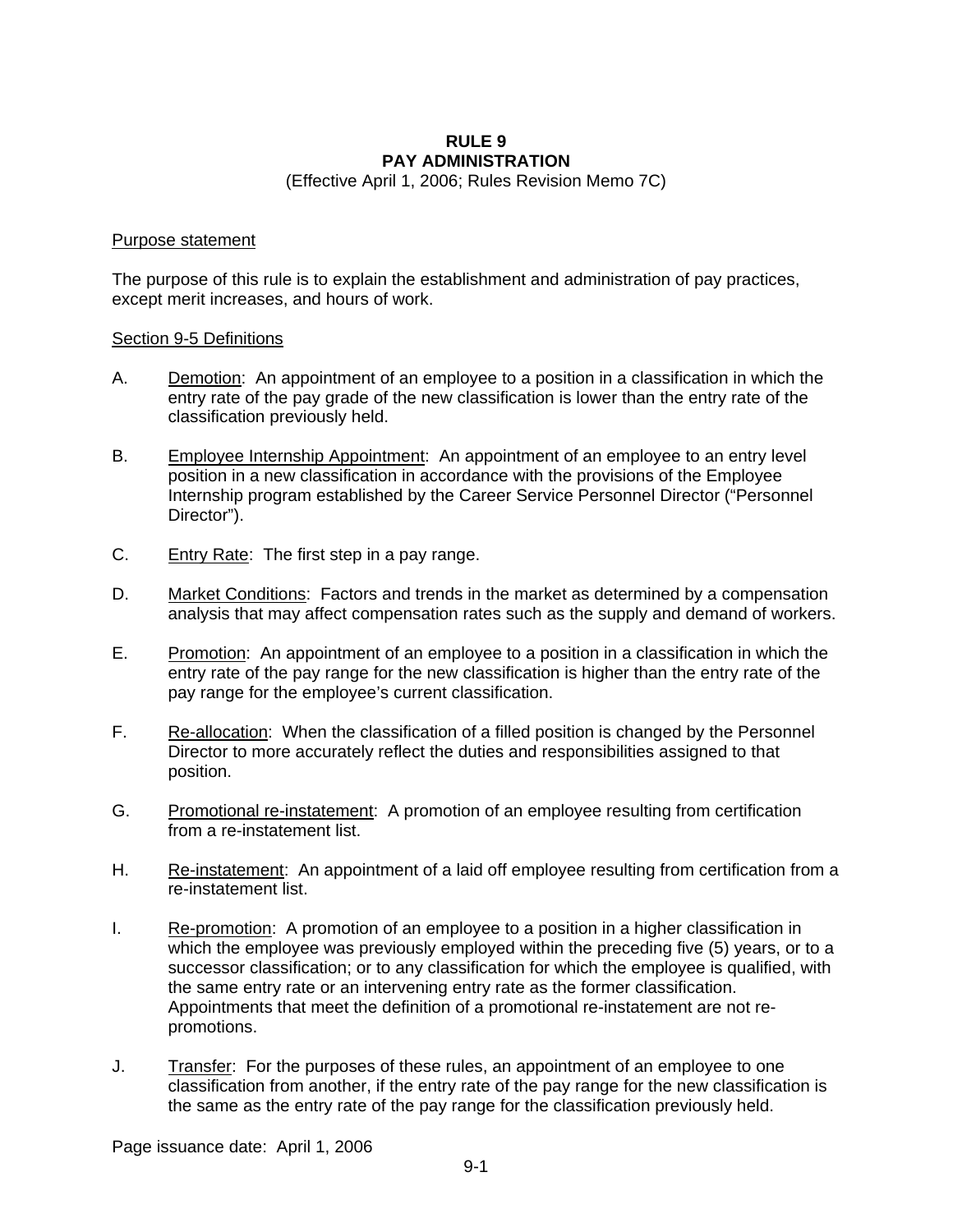## Section 9-6 Designees

Appointing authorities, including the Personnel Director, may delegate any authority given to them under this rule to a subordinate employee.

## Section 9-10 Pay practices

- A. Pay practices include, but are not limited to items such as pay when first employed, changes in pay resulting from changes in position or classification, differentials, overtime pay, standby pay, and merit increases.
- B. The kind and level of pay practices for Career Service employees shall be determined by the Career Service Board ("Board") following a survey of other employers or based on the City's needs.
- C. Applicability to Deputy Sheriffs:None of the provisions of this Rule 9 shall apply to employees who hold positions in classifications in the Undersheriff pay schedules.

## Section 9-20 Pay When First Employed

- A. Upon the appointment of a new employee, the appointing authority shall designate the pay for the employee. A step higher than the entry rate but not to exceed step "16" in a non-exempt schedule, step "18" in an exempt schedule, or the last step in all other schedules, may be designated if necessary to obtain the services of an unusually wellqualified person. The decision to appoint at a step higher than the entry rate should be based on market conditions, related experience, previous work record, specialization of education, salary history and quality/quantity of education. In any event, qualifications should exceed the minimum qualifications stated in the classification specification, and internal equity shall be considered. The appointing authority shall submit documentation with the Personnel Action Form documenting the justification for hiring an employee at a step between step "11" and step "16" in a non-exempt pay schedule or between step "12" and step "18" in an exempt pay schedule.
- B. If market conditions prevent the city from hiring qualified candidates, the appointing authority may request authorization from the Personnel Director to pay the new employee at a pay step higher than step "16" in a non-exempt schedule and step "18" in an exempt schedule. In no event shall an employee's pay exceed the highest step in the pay range applicable to that position. The request shall be accompanied by a written justification for the request. The Personnel Director may approve the request if the justification establishes that the waiver is essential to the accomplishment of the department or agency mission and is justified by market conditions, as well as the new employee's related experience, previous work record, specialization of education, salary history and quality/quantity of education.

## Section 9-30 Changes in Classification and Pay

A change in an employee's classification may occur through promotion, transfer, demotion, Employee Internship Appointment, re-allocation, or re-instatement.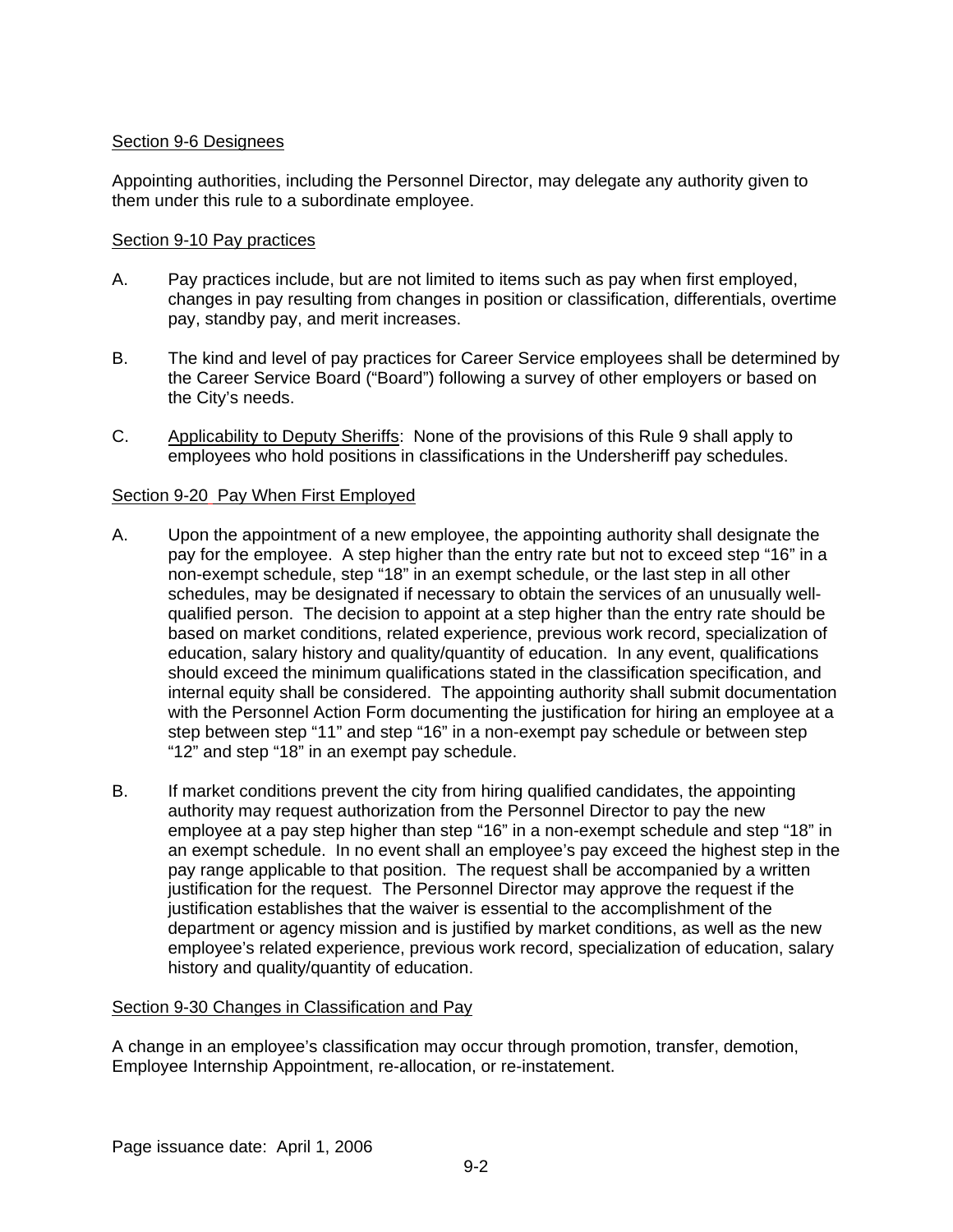# 9-31 Promotion and re-promotion

- A. Upon promotion an employee's pay shall be set at the closest matching step in the new pay grade to a six and nine-tenths percent (6.9%) increase, except that under appropriate circumstances, the provisions of subsection 9-31 B. may be applied. If there is no step in the new pay range that exactly matches the employee's pay with a 6.9% increase, the pay shall be set at the step in the new pay range that is closest to the amount of the 6.9% increase, even if this results in an increase of less than a 6.9%. In no event shall the pay upon promotion be lower than the entry rate or exceed the last step of the pay range for the new classification.
- B. The appointing authority may designate the pay upon promotion at a rate higher than six and nine-tenths percent (6.9%) to obtain the services of an unusually well-qualified candidate with the prior approval of the Personnel Director. The decision to set pay upon promotion at a rate higher than 6.9% shall be based on any or all of the following factors:
	- 1. Internal equity;
	- 2. Market conditions;
	- 3. Related experience;
	- 4. Previous work record;
	- 5. Specialization of education;
	- 6. Salary history;
	- 7. Level of responsibility accepted;
	- 8. Quality/quantity of education.
- C. Within the short range pay schedule the employee's pay shall be set at the closest matching step in the new pay grade to a five percent (5%) increase not to exceed the highest step of the pay range for the new classification. If there is no step in the new pay range that exactly matches the employee's pay with a 5% increase, the pay shall be set at the step in the new pay range that is closest to the amount of the 5% increase, even if this results in an increase of less than 5%.
- D. Demotion and subsequent re-promotion:
	- 1. If an employee demotes without a loss in pay, that employee is not eligible for an increase in pay upon re-promotion if such re-promotion occurs within twelve months following the date of the demotion.
	- 2. In all other circumstances, an employee being re-promoted will have their pay set under the provisions of subsection 9-31 A.

Page issuance date: April 1, 2006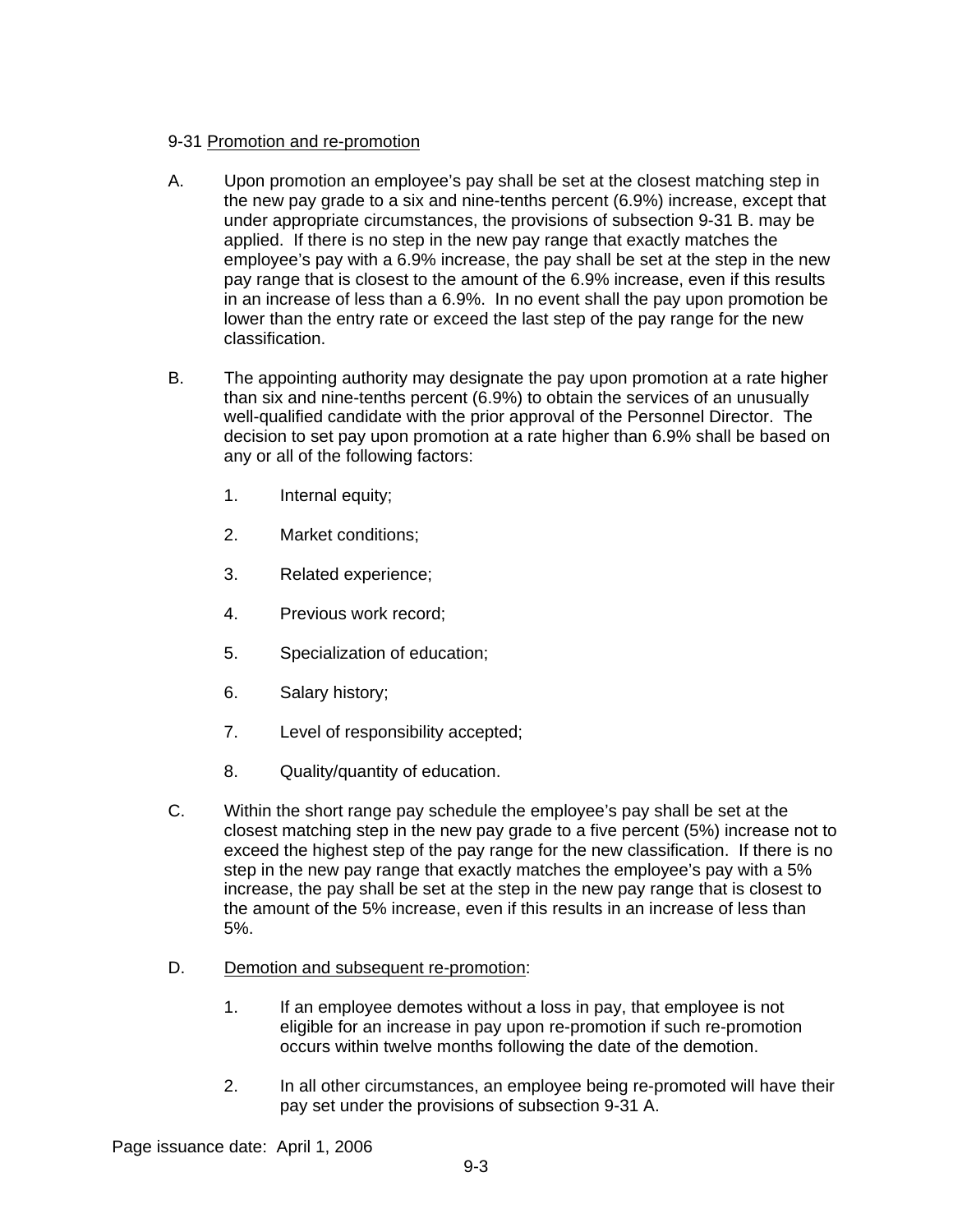# 9-32 Transfers

When an employee transfers, the employee shall receive the same pay as before the transfer, unless that would be more than the last step of the new pay range. In that case the employee's pay shall be set at the last step of the new pay range.

# 9-33 Demotion

# A. Voluntary demotion:

- 1. A voluntary demotion is a demotion initiated through the request or application of an employee.
- 2. When an employee voluntarily demotes, pay shall be set by the appointing authority and shall not be decreased by more than six and nine-tenths percent (6.9%), unless doing so is necessary to keep the employee's pay from exceeding the last step of the pay range of the new classification. Before the pay can be set at a pay rate higher than the employee's current pay rate, the Personnel Director's prior approval will be required.
- B. Demotion in lieu of lay-off: Upon a demotion in lieu of lay-off, the pay shall be maintained at the level received before the demotion, or at the last step of the pay range in the new classification, whichever is lower. If the level received before the demotion does not correspond to a step in the new pay range, the closest higher step shall be paid.
- C. Involuntary demotion:
	- 1. An involuntary demotion is a demotion initiated:
		- a. Through disciplinary action in accordance with Rule 16 DISCIPLINE AND DISMISSAL; or
		- b. In lieu of disqualification in accordance with Rule 14 SEPARATION OTHER THAN DISMISSAL; or
		- c. In lieu of separation during employment probation in accordance with Rule 5 APPOINTMENTS AND STATUS.
	- 2. When an employee is involuntarily demoted, pay shall be set by the appointing authority. At least a six and nine-tenths percent (6.9%) reduction shall be required.
- D. In no event shall the pay upon demotion be lower than the entry rate or exceed the last step of the pay range for the new classification.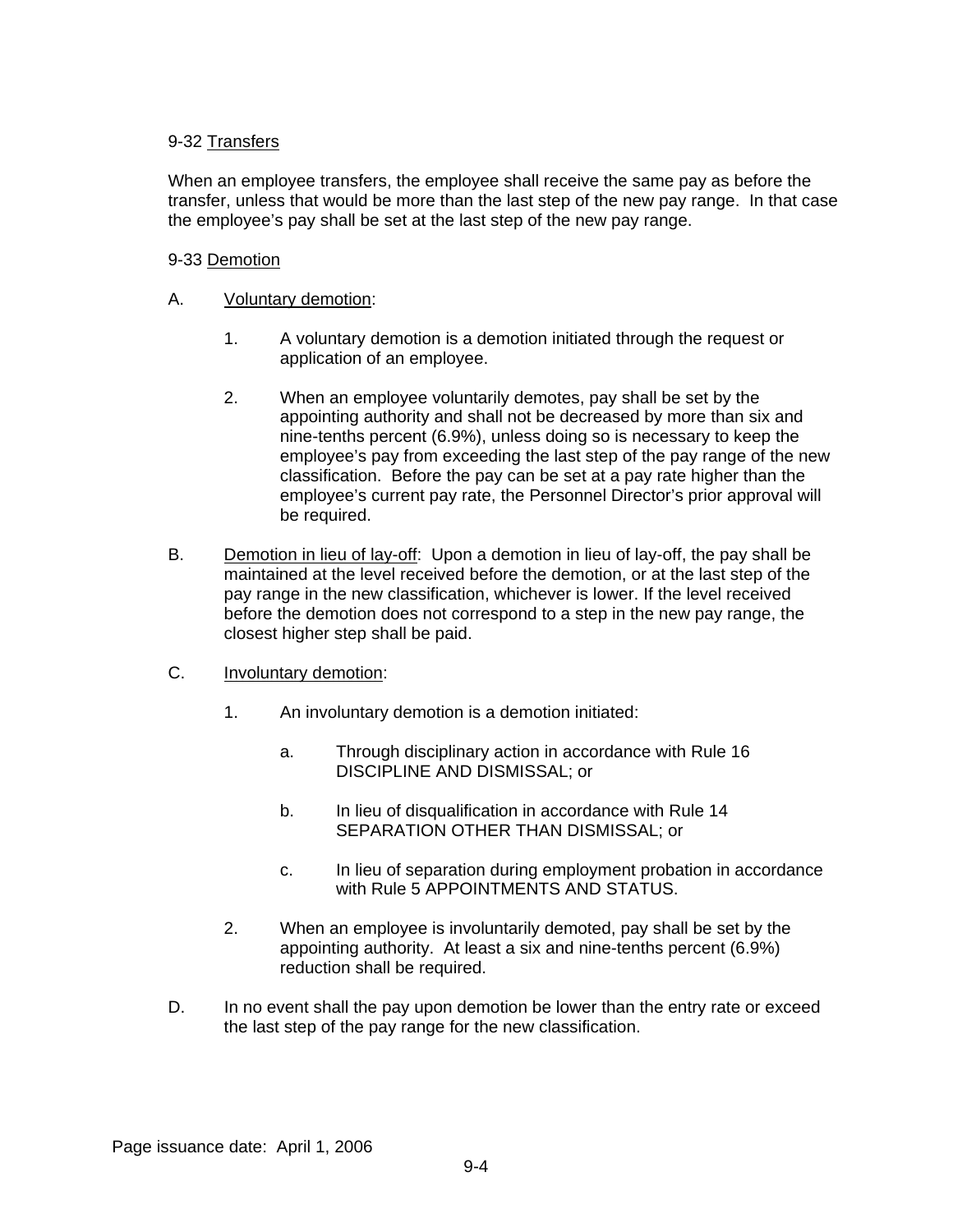# 9-34 Employee Internship Appointment

When a current Career Service employee accepts an Employee Internship Appointment, pay shall be set by the appointing authority. Any step between step "1" and step "9" of the non-exempt pay schedule or step "11" of the exempt pay schedule may be designated. In no event shall the new pay be lower than the entry rate or higher than step "9" of the non-exempt pay schedule or step "11" of the exempt pay schedule for the new classification.

# 9-35 Re-allocation

- A. When a position is re-allocated to another classification, the incumbent's pay shall be set at a step that is closest to that employee's existing rate of pay without losing pay. If the employee's pay is higher than the last step of the pay range of the new classification, the employee's pay shall remain at the employee's existing rate of pay until such time that either:
	- 1. The employee changes positions; or
	- 2. The pay range of the new classification catches up to the employee's rate of pay when the pay range is adjusted.

In no event shall the employee receive less than the entry rate of the pay range of the new classification.

B. When an employee meets the requirements to progress to a higher classification in a current delegated progressive classification series and the Personnel Director approves the progression to the higher classification, the employee's pay shall be set at a step that reflects a two and one quarter percent (2.25%) increase in pay. In no event shall the employee receive less than the entry rate of the pay grade of the new class.

## 9-36 Re-instatement Appointment or Promotional Re-instatement Appointment

Upon re-instatement or promotional re-instatement, either after lay-off or after demotion in lieu of lay-off, an employee's pay shall be set at the rate of pay the employee received immediately prior to such lay-off or demotion in lieu of lay-off. If payment at this rate would result in a decrease in pay for a current City employee, the pay rate shall be set at the pay step closest to the employee's present rate of pay, without a loss in pay. In no event shall the pay rate be lower than the entry rate of the pay range.

## Section 9-40 Work Assignment Outside of Job Classification

A. An appointing authority may temporarily assign the duties of a vacant position in a higher level classification to an employee in a lower level classification for a period of 180 consecutive calendar days in accordance with the criteria established in this rule. Assignments for periods longer than 180 consecutive calendar days or extensions of the original assignment require the approval of the Personnel Director.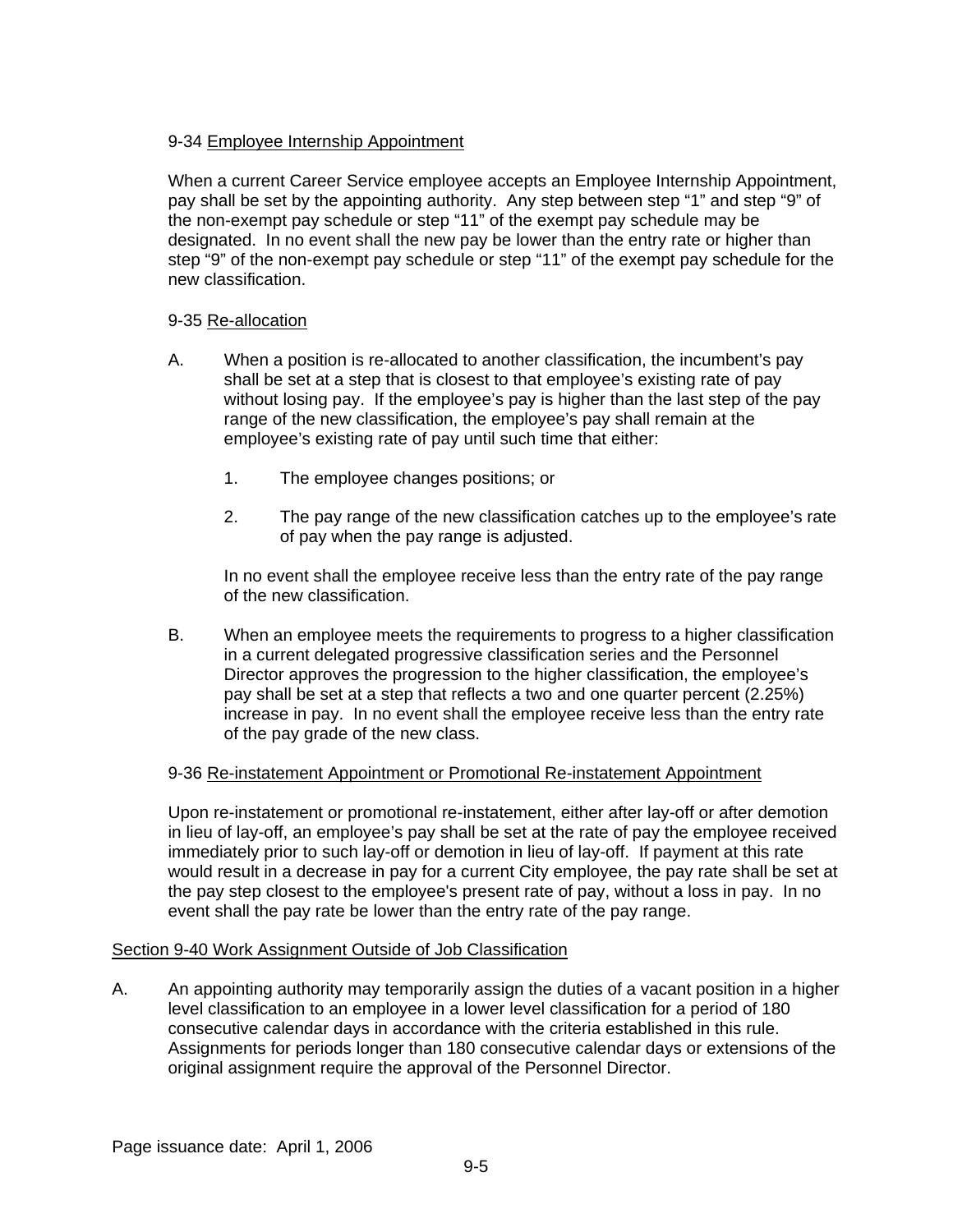- B. 1. Employees are eligible for additional pay for such assignments when they have been assigned all of the duties and responsibilities of the vacant position in the higher level classification;
	- 2. Additional pay for work outside of an employee's job classification shall start at the beginning of the pay period following the fifteenth day of the temporary assignment, and continue for the duration of the assignment.
- C. The employee shall receive additional pay equal to six and nine-tenths percent (6.9%) above his or her regular base pay, unless the employee is receiving equipment differential.
- D. 1. The employee's job classification will not change as a result of a temporary assignment of higher level job duties and responsibilities. Employees receiving additional pay for working outside of their assigned classification shall not be eligible for re-allocation to the higher level classification.
	- 2. If an employee's Merit Increase Date falls within the period of the temporary assignment and the employee receives a merit increase, the pay for the work assignment outside of job classification shall be re-calculated based on the employee's base pay with the merit increase. The re-calculated pay shall be effective as of the date of the merit increase.
- E. Upon completion of the temporary assignment, the employee's pay shall return to the employee's base pay prior to the temporary assignment, including any merit increase awarded during the temporary assignment.
- F. Pay for work outside of an employee's job classification does not impact subsequent pay for promotion, demotion or any other personnel action.

## Section 9-50 Recruitment and Retention Pay

A. Recruitment premium:

A department or agency may pay a one-time premium of up to \$4,000 to attract a highly qualified external candidate whose skills, knowledge and/or abilities are deemed essential to the mission of the City. The request must be approved by the Personnel Director and the Budget and Management office prior to extending the bonus offer. The candidate will be eligible to receive this bonus upon the completion of employment probation.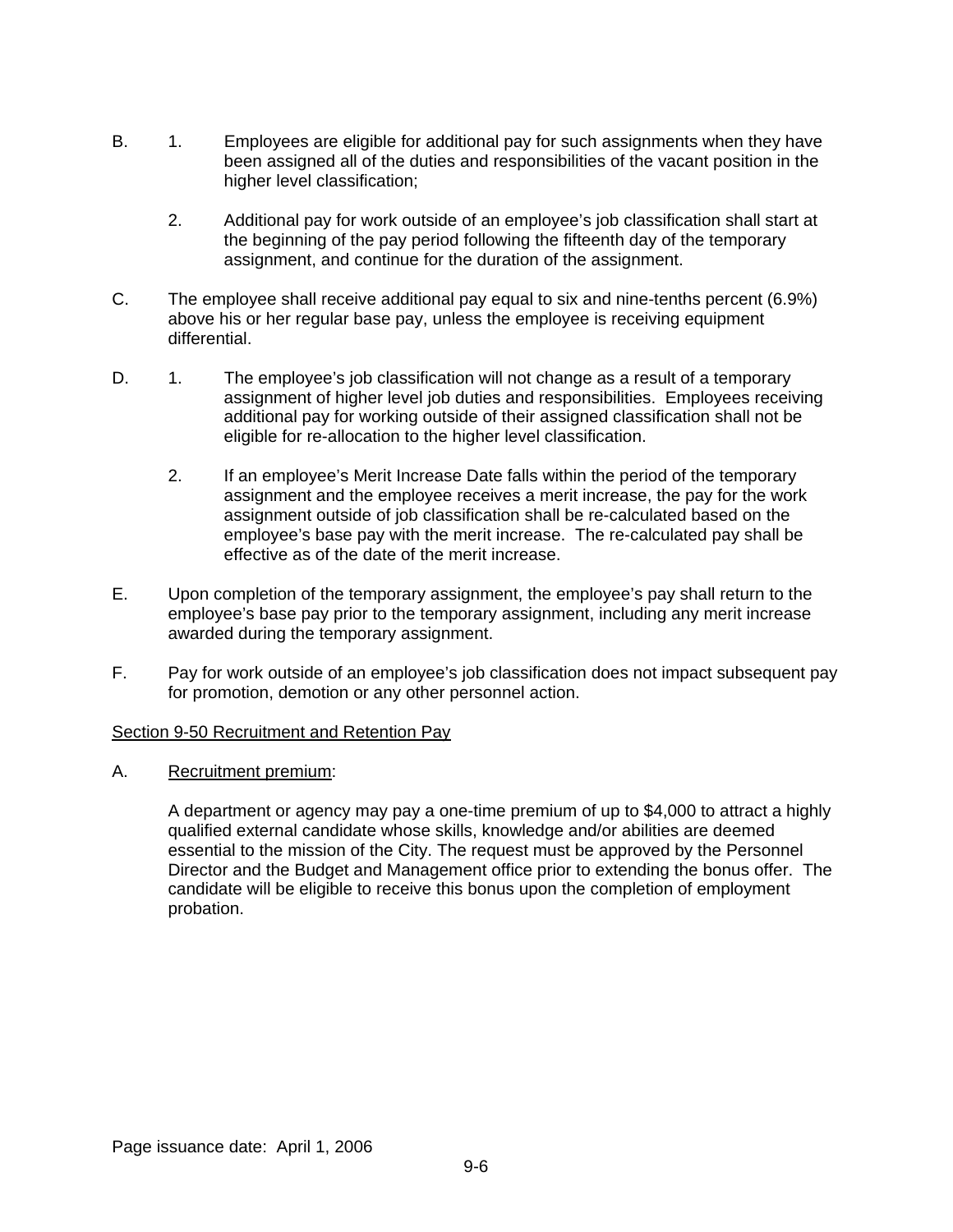## B. Relocation premium:

A department or agency may pay relocation costs of up to \$7,500 to attract a highly qualified external candidate whose skills, knowledge and/or abilities are deemed essential to the mission of the City. The individual receiving the relocation assistance must stay employed by the city for two (2) years. If the individual voluntarily terminates employment prior to serving two (2) years, he or she must repay part of the relocation pay. The basis for repayment shall be pro-rated for each month of service. The Personnel Director and the Budget and Management office must approve relocation pay and the employee receiving such pay shall sign a form acknowledging their acceptance of the terms of this rule.

# C. Counter offer:

An appointing authority may make a counter offer to an employee who provides a written offer of employment from a prospective employer that is not a department or agency of the City.

- 1. A counter offer may be made for any of the reasons listed below, with the approval of the Personnel Director:
	- a. To retain an employee whose skills, knowledge or abilities are deemed essential to the mission of the City or a department or agency;
	- b. To avoid recruiting and training costs when those costs clearly exceed the costs of a counter offer, as determined by the Personnel Director;
	- c. When it has been determined that turnover rates in a classification exceed the calculated turnover rate for that occupational group or classification and pay has been determined to be a significant cause;
	- d. When the vacancy rate within a classification reaches a level where additional loss of personnel may interfere with the City's ability to provide adequate levels of services to the public.
- 2. The Personnel Director may approve a counter offer, so long as:
	- a. The base salary and employee benefits the employee will receive at the prospective employer is greater than the base salary and employee benefits the employee is currently receiving from the City;
	- b. The counter offer does not exceed the highest step in the pay range the employee occupies at the time the offer is extended; and
	- c. The Personnel Director has verified the authenticity of all job offers which constitute the basis for a counter offer.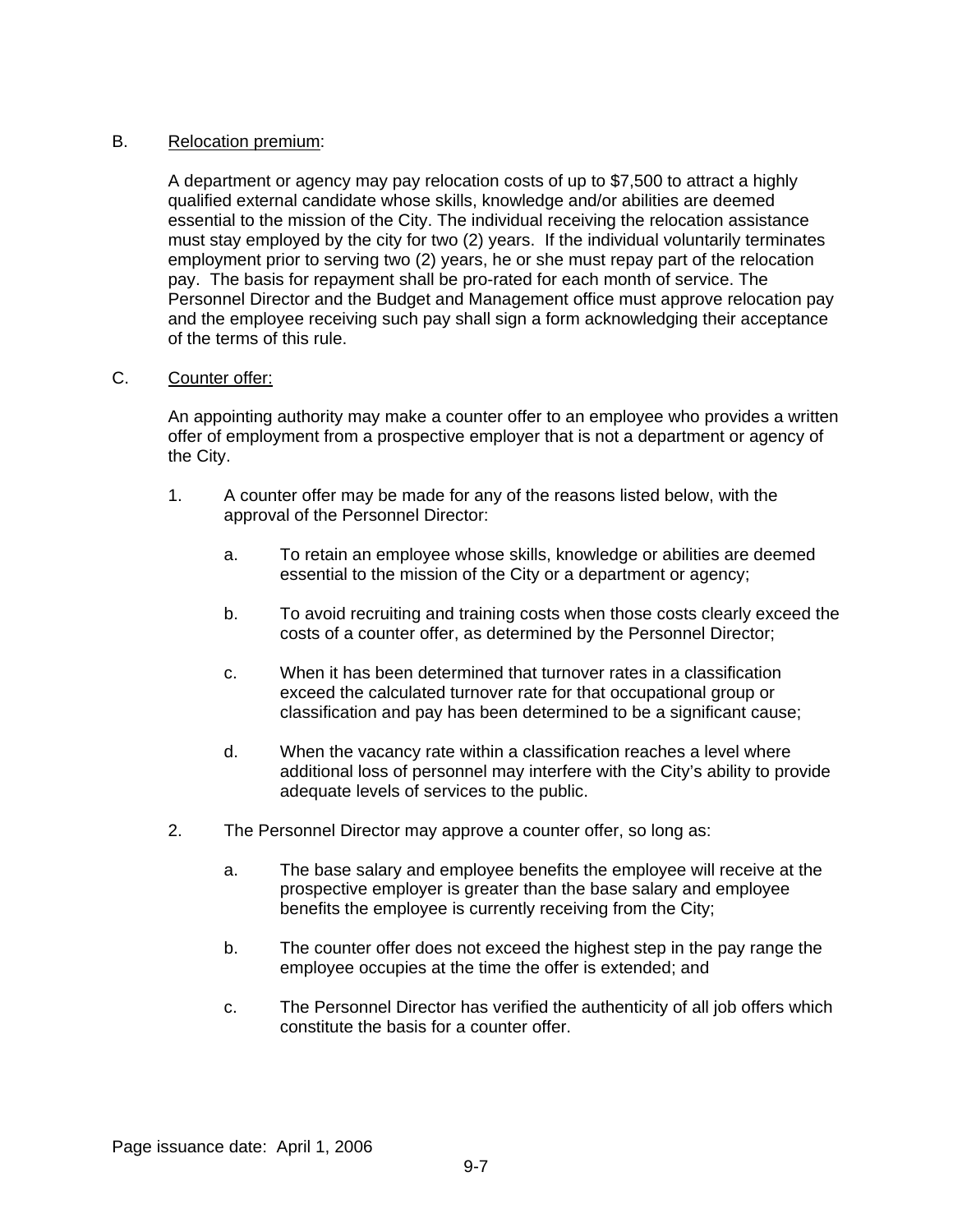## D. **Interim market adjustments**

- 1. The Board, following a public hearing, may make a market adjustment in a pay practice, or create a temporary pay practice, if the Board finds that all of the following conditions exist:
	- a. Numerous vacancies exist in the classification(s) that will be affected by the proposed pay practice;
	- b. Recruitment has not been effective;
	- c. Retention rate is low; and
	- d. Market driven personnel shortages in the classification(s) are causing difficulty in fulfilling an essential mission of the City.
- 2. An interim market adjustment shall remain in effect for up to one (1) year. Nothing in this subsection prevents a new market adjustment from being established for the same classification(s), provided that all of the requirements of the previous subsection are met.

## E. Pay adjustment within the salary range

An appointing authority may adjust pay for an existing employee, within that employee's current salary range, if the purpose is to eliminate pay inequity created by market conditions which has resulted in the existing employee being in a lower pay step than a subsequent hire in the same classification series, up to and including the applicable firstline supervisor classification. A pay adjustment within the salary range requires the approval of the Personnel Director.

## Section 9-60 Differential Pay Practices

## 9-61 Shift Incentive Differential

A. Work shifts:

A work shift is a period of work regularly scheduled by a department or agency. The four work shifts that may be used are the:

- 1. Day shift;
- 2. Evening shift;
- 3. Night shift; and
- 4. Snow emergency shift.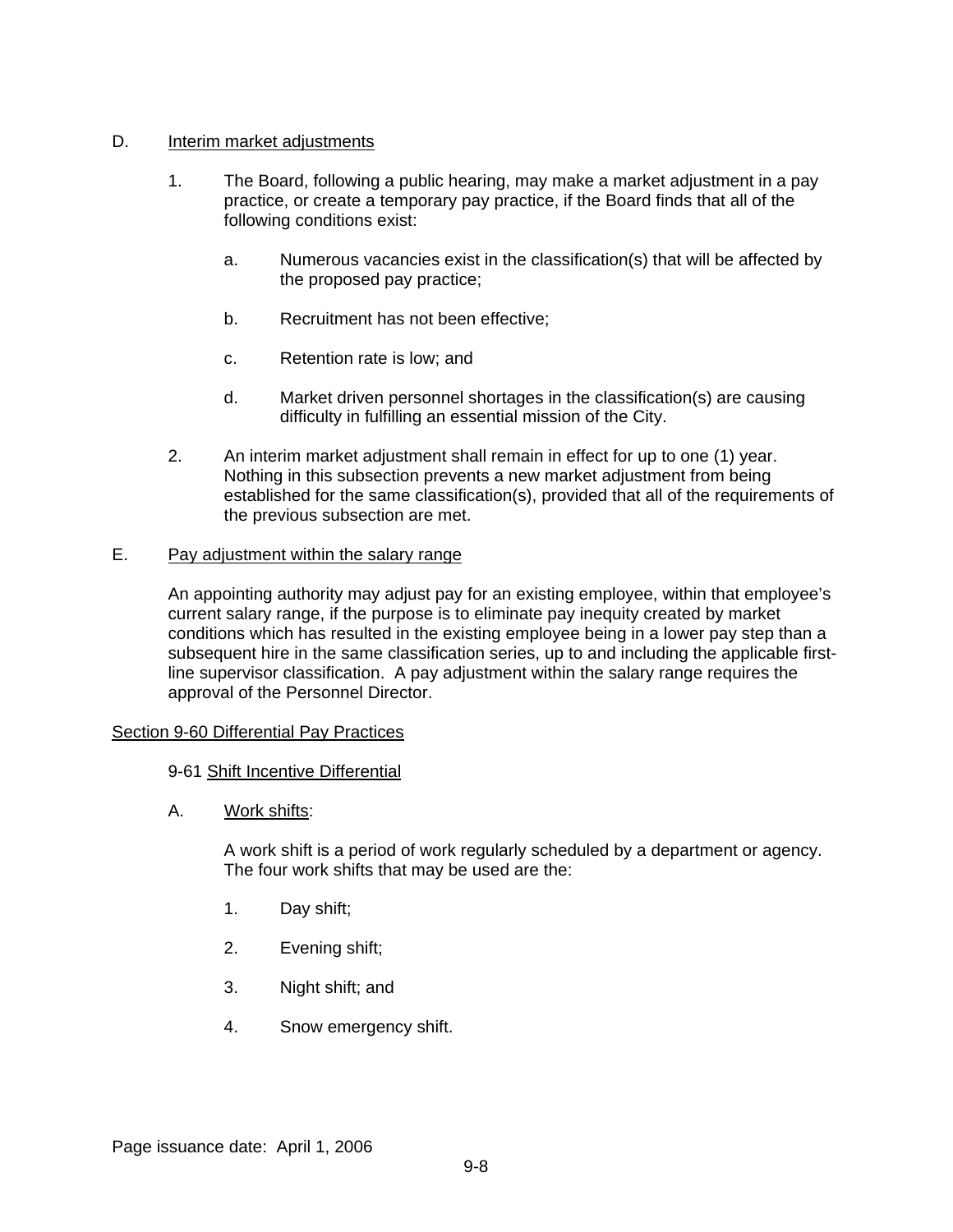# A. Eligible shift:

- 1. Evening and night shifts shall be considered eligible shifts for the purposes of this rule so long as:
	- a. An evening shift starts no earlier than 1:30 p.m. and no later than 9:59 p.m.
	- b. A night shift starts no earlier than 10:00 p.m. and no later than 5:59 a.m.
- 2. Snow emergency shifts:
	- a. A snow emergency shift shall be considered an eligible evening shift if fifty percent (50%) or more of the hours fall between the hours of 1:30 p.m. and 9:59 p.m.
	- b. A snow emergency shift shall be considered an eligible night shift if fifty percent (50%) or more of the hours fall between the hours of 10:00 p.m. and 5:59 a.m.
- 3. To be considered eligible for shift incentive differential, a shift must be regularly scheduled to last for a minimum of eight (8) hours.
- C. An appointing authority may define work shifts differently for work units, divisions or departments. An appointing authority must provide written notification to the Personnel Director of the start and end times of evening, night, and snow emergency shifts. Other than snow emergency shifts, any shift that begins between 1:30 p.m. and 9:59 p.m. shall be deemed to be an evening shift and any shift that begins between 10:00 p.m. and 5:59 a.m. shall be deemed to be a night shift.
- D. Eligibility:
	- 1. Shift incentive differentials shall be paid to eligible employees who are assigned to work an eligible shift for all hours worked during such eligible shift.
	- 2. Employees are eligible for shift incentive differential if they are not in a position in the short range or community rate pay schedules, and either:
		- a. In a position in a non-exempt classification, unless eligible for the Health Care Differential as provided in this rule; or
		- b. In a position in an exempt classification where;
			- i. The Board has approved overtime based on community practice, unless eligible for the Health Care Differential as provided in this rule; or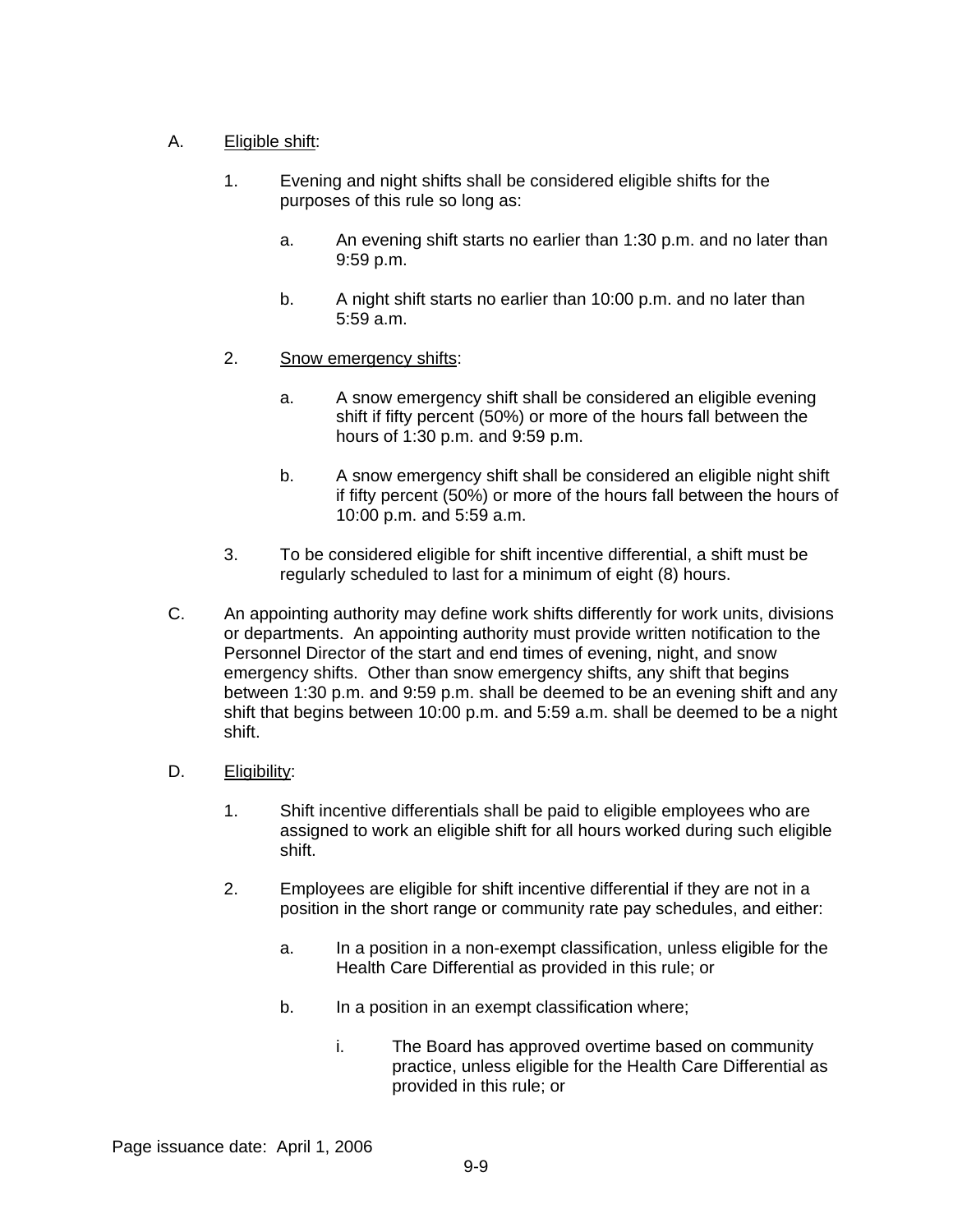- ii. The primary duties of the employee include the supervision of overtime eligible employees who have no subordinate supervisors and are working an eligible shift.
- E. Effect of paid leave on eligibility:

A shift incentive differential shall not be paid during any period of leave, including but not limited to vacation leave, sick leave, compensatory time off, or holidays.

F. Rate:

EVENING RATE: Seven percent (7%) of the current hourly rate of pay for the hours worked during this entire shift.

NIGHT RATE: Twelve percent (12%) of the current hourly rate of pay for the hours worked during this entire shift.

## 9-62 Equipment Differential

- A. Eligibility:
	- 1. Equipment differential shall be paid to employees who are temporarily assigned to operate equipment, which is at a higher level classification than the employee's current classification, and who are not receiving additional pay for a work assignment outside of job classification.
	- 2. Employees in on-call positions and in classifications listed in the shortrange pay schedule shall be entitled to equipment differential.
- B. Equipment differential shall be paid under the following conditions:
	- 1. The equipment being operated is on the Board's approved equipment list for payment of equipment differential.
	- 2. Assignment in the higher level classification must last for less than thirty (30) days. If all authorized limited positions for a term of nine (9) months or less are filled, the thirty-(30) day limit is waived.
- C. The pay shall be ten percent (10%) of the current hourly rate of pay for each hour worked in the next higher level classification. The pay shall be fifteen percent (15%) of the current hourly rate of pay for each hour worked in the second higher level classification and above.
- D. The total base pay for any pay period, excluding overtime and shift differential, shall not exceed the last step of the higher level classification.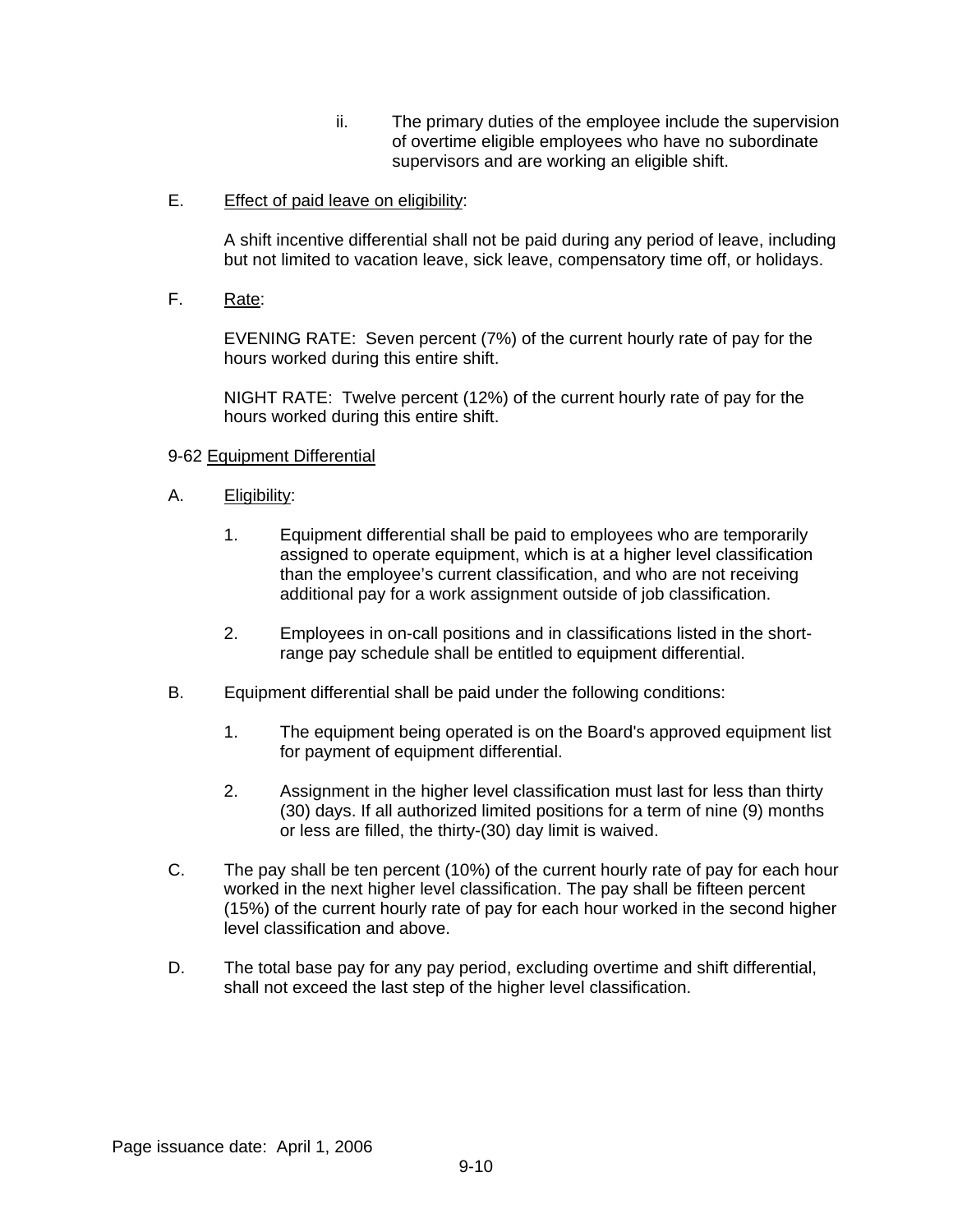## 9-63 Health Care Differential

- A. Career Service employees who are employed by Denver Health and Hospital Authority ("DHHA") in classifications in the Health Technical and Related Support, Health Professional, and Doctors occupational groups are eligible for health care differentials paid to comparable classifications at DHHA.
- B. The differentials, eligibility criteria and rates shall be established by DHHA.

## 9-64 Standby Pay

- A. Appointing authorities may schedule employees to be on standby duty only when there is a reasonable anticipation that the employee will have to respond and perform work immediately. Such employees shall receive an amount equal to one and one half (1 1/2) hours of work at the employee's straight time hourly rate for each eight hours the employee is on standby duty.
- B. To be eligible for standby pay, the employee must be:
	- 1. Eligible for overtime;
	- 2. Scheduled to be available by pager, cellular phone, or telephone;
	- 3. Required to respond to a call and perform work within a designated amount of time not to exceed two hours;
	- 4. In a non-impaired condition that allows the employee to safely perform job duty assignments; and
	- 5. Subject to disciplinary action if he or she does not respond to the call within the designated amount of time.
- C. When an overtime eligible employee on standby is required to perform work, standby pay will be suspended and the employee will be paid basic pay or overtime pay, as appropriate, for the period the employee actually performs work.
- D. On-call duty: An employee who merely carries a cellular telephone or pager as a routine part of his or her job duties is not eligible for standby pay when there is not an expectation for immediate response and/or an immediate requirement to perform work.

## 9-65 Call Back Pay

- A. Overtime eligible employees required by the appointing authority to report back to the work site shall be paid a minimum amount equal to two (2) hours of work at the employee's scheduled rate of pay from the time the employee begins work.
- B. Employees who work more than two hours shall be paid for the actual time worked.

Page issuance date: April 1, 2006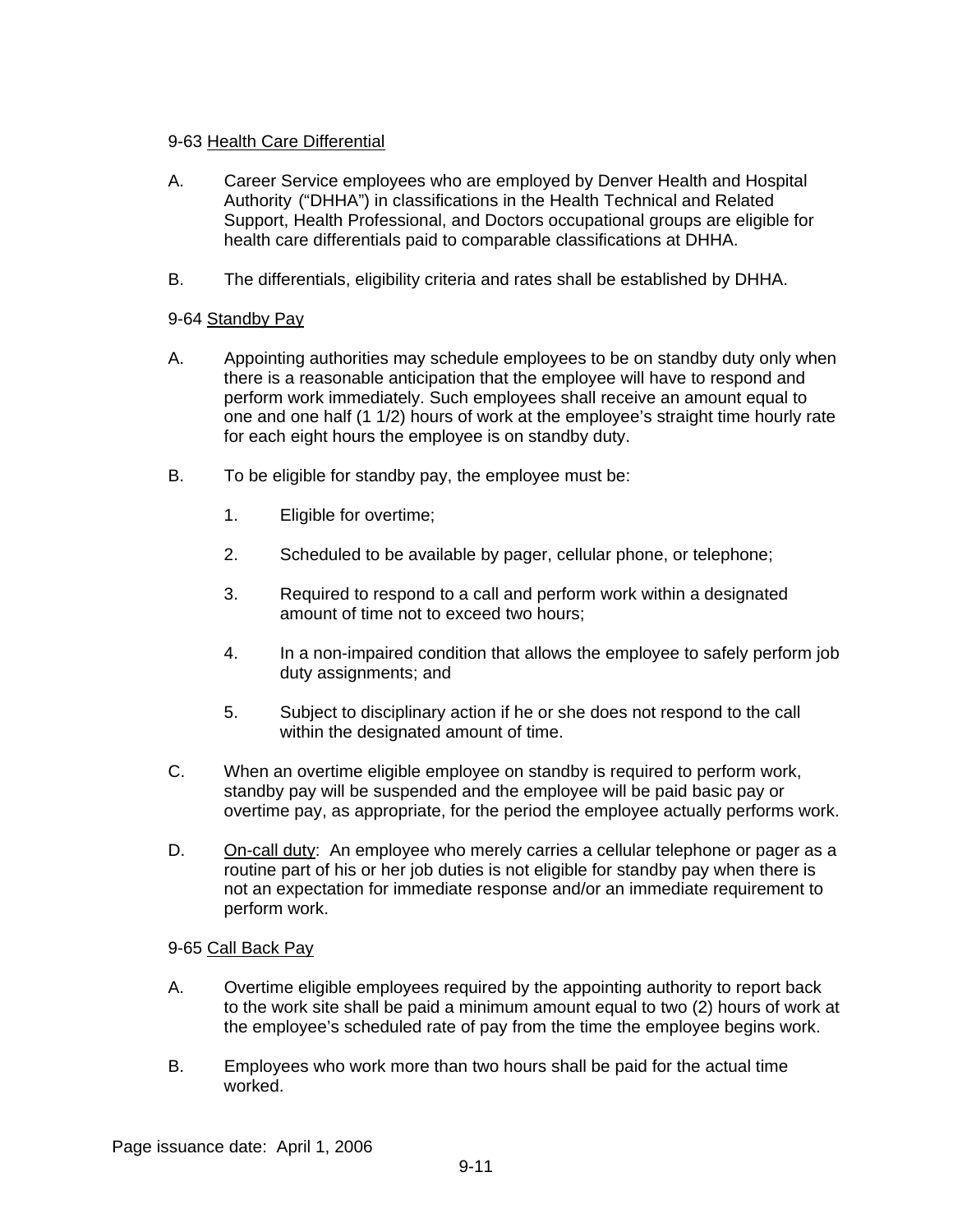## 9-66 Bilingual Services Differential

- A. When it is a requirement of the position, as determined by the appointing authority, to use bilingual skills more than thirty-five percent (35%) of the time, and the classification specification does not require bilingual skills for all incumbents of that classification, the appointing authority shall request bilingual services differential for the employee in that position.
- B. The Personnel Director must approve all requests for bilingual services differential. The effective date of the bilingual services differential shall be the beginning of the pay period following approval by the Personnel Director.
- C. To qualify for the bilingual services differential, the employee must demonstrate a proficiency in the second language according to procedures established by the Personnel Director.
- D. Employees who are eligible for bilingual services differential shall receive a differential based on the level of proficiency demonstrated by that employee:
	- 1. Fifty dollars (\$50) per pay period for basic conversational skills;
	- 2. Seventy five dollars (\$75) per pay period for proficiency in the language in both speaking and writing or reading: and
	- 3. One hundred dollars (\$100) per pay period for expert proficiency in the language which includes translation skills.
- E. When an employee changes positions and the language skills are not a requirement of the new position, the bilingual services differential shall cease.
- F. The appointing authority may terminate the assignment of bilingual duties to a position at any time.

## Section 9-70 Hours of Work

## 9-71 Standard Work Week

- A. The five (5) day forty (40) hour week shall be the standard work week for employees of the Career Service.
- B. Standard work hours shall be eight (8) hours per day, excluding the meal period.
- C. Appointing authorities shall be responsible for establishing daily work schedules.
- D. The work week shall begin on Sunday and end on Saturday unless otherwise designated by the appointing authority.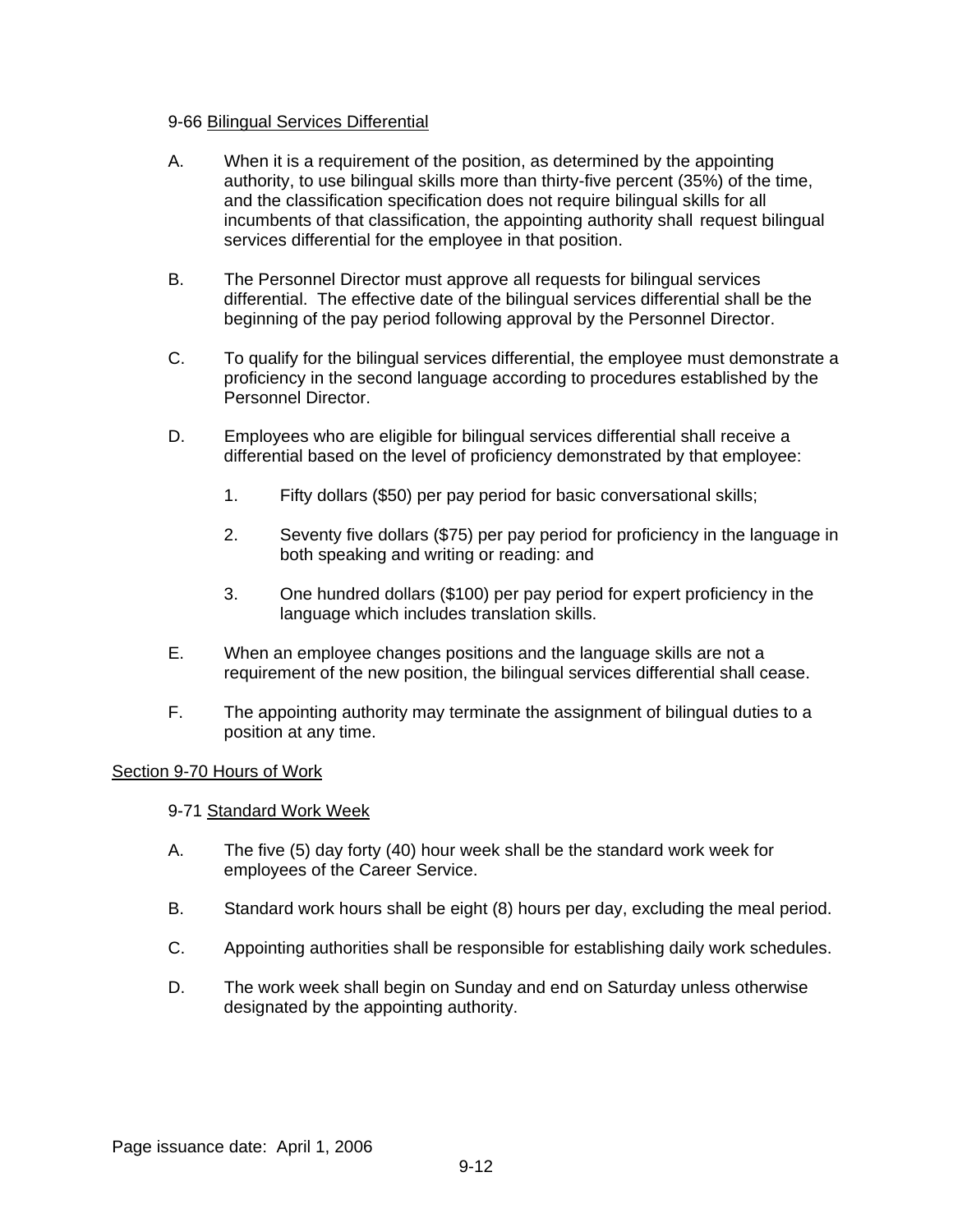# 9-72 Meal Periods

Meal periods may be established for one (1) hour or one-half (1/2) hour. In certain cases, because of the character of the work, it may be necessary for an employee to be required to eat a meal while working. If the meal period is spent predominantly for the benefit of the City, the employee shall be paid for the entire meal period.

# 9-73 Posting of Changes In Work Schedules

- A. If work schedules are changed, such schedules shall be posted sufficiently in advance of rotation so that the affected employees are fully informed. However, appointing authorities may require an employee to arrive early or stay beyond his or her regular work schedule or return to work to provide essential City services without such notice. The determination of an essential City service shall be at the discretion of the appointing authority.
- B. Employees are permitted to request a temporary change in daily work schedules in order to accommodate personal needs. Appointing authorities have the discretion to grant this request based on the business needs of the department or agency.

# 9-74 Interruption of Work

An employee who is excused from work for the day or any part of the day when the work program is interrupted (e.g., because of weather) shall be considered to have worked the number of hours included in his or her regular daily schedule. An on-call employee who is called to work and not assigned because of an interruption or change in the work program shall be considered to have worked two (2) hours on that day.

## Section 9-80 Special Work Schedules

A. Deviations from the standard workweek, eight (8) hour work-day or designation of special work schedules may be made so long as they are in accordance with the provisions of this subsection. The appointing authority must provide written notification to the Personnel Director of any change to the standard workweek or the designation of special work schedules for employees.

## B. Establishment:

- 1. When the work program of a department or agency is such that the interests of the City as well as the efficiency of the organization can better be served by a special work schedule, the appointing authority may establish one for specified units, individual employees, or the entire agency.
- 2. Employees affected by the proposed schedule should be consulted concerning their preferences prior to the establishment of the special work schedule, and their wishes should be recognized wherever possible. The final determination shall be within the discretion of the appointing authority.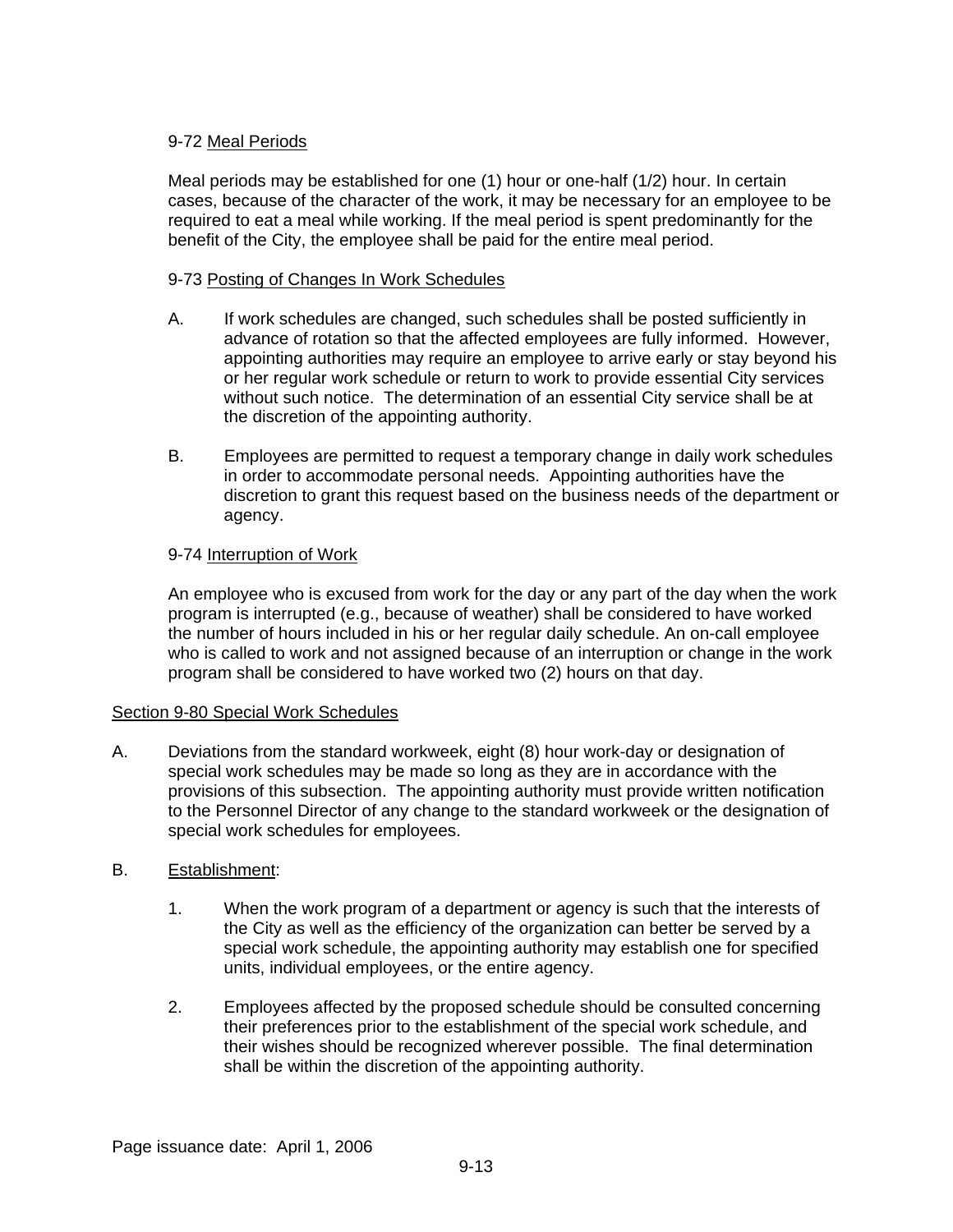3. When an appointing authority determines that the special work schedule has not served the best interests of the City, the appointing authority may discontinue the special work schedule and shall provide written notification to the Personnel Director.

## C. Ten hour schedule:

Under a ten hour schedule, employees are scheduled to work ten (10) hours per day, four (4) days per work week. Days off shall be scheduled consecutively wherever possible, provided, however, that one of the three (3) days off may be scheduled on any day during the work week in order to prevent staff shortages on any workday.

## D. Nine/eighty schedule:

Under a nine/eighty schedule, employees are scheduled to work nine (9) hours per day, four (4) days per work week, and four (4) hours on one day of the work week. The start and end date of the work week must be changed so that the work week does not contain more than forty (40) hours of scheduled work. This is accomplished by having the work week begin in the middle of the day on which the four (4) hour shift is scheduled, and end in the middle of that day a week later. This day is the flex day, upon which the employee will work eight (8) hours every other week, and will have off the rest of the time. Days off shall be scheduled consecutively wherever possible, provided, however, that the flex day may be scheduled on any day during the work week in order to prevent staff shortages on any workday.

## E. Alternate work schedules:

The appointing authority may establish an alternate work schedule when neither the standard work week nor any of the special work schedules set forth in this subsection permit the department or agency to provide necessary services.

# F. Holiday pay:

In a week in which a holiday occurs, employees receive eight hours of holiday leave and are expected to work for thirty-two (32) hours. If the holiday falls on an employee's regularly scheduled work day and the work day is scheduled to be more than eight hours long, one of the following choices shall be selected by the employee, subject to approval by the appointing authority, to make up for the difference between the length of the work day missed and the eight hours of paid holiday leave allowed:

- 1. Hours may be deducted from the employee's accrued vacation leave. Employees serving a probationary period after employment appointment shall be entitled to use accrued vacation leave for this purpose only, upon completion of one (1) calendar month of service;
- 2. The employee may work additional hours within the work week;
- 3. The employee may use accrued compensatory time; or
- 4. The employee may take the hours as leave without pay.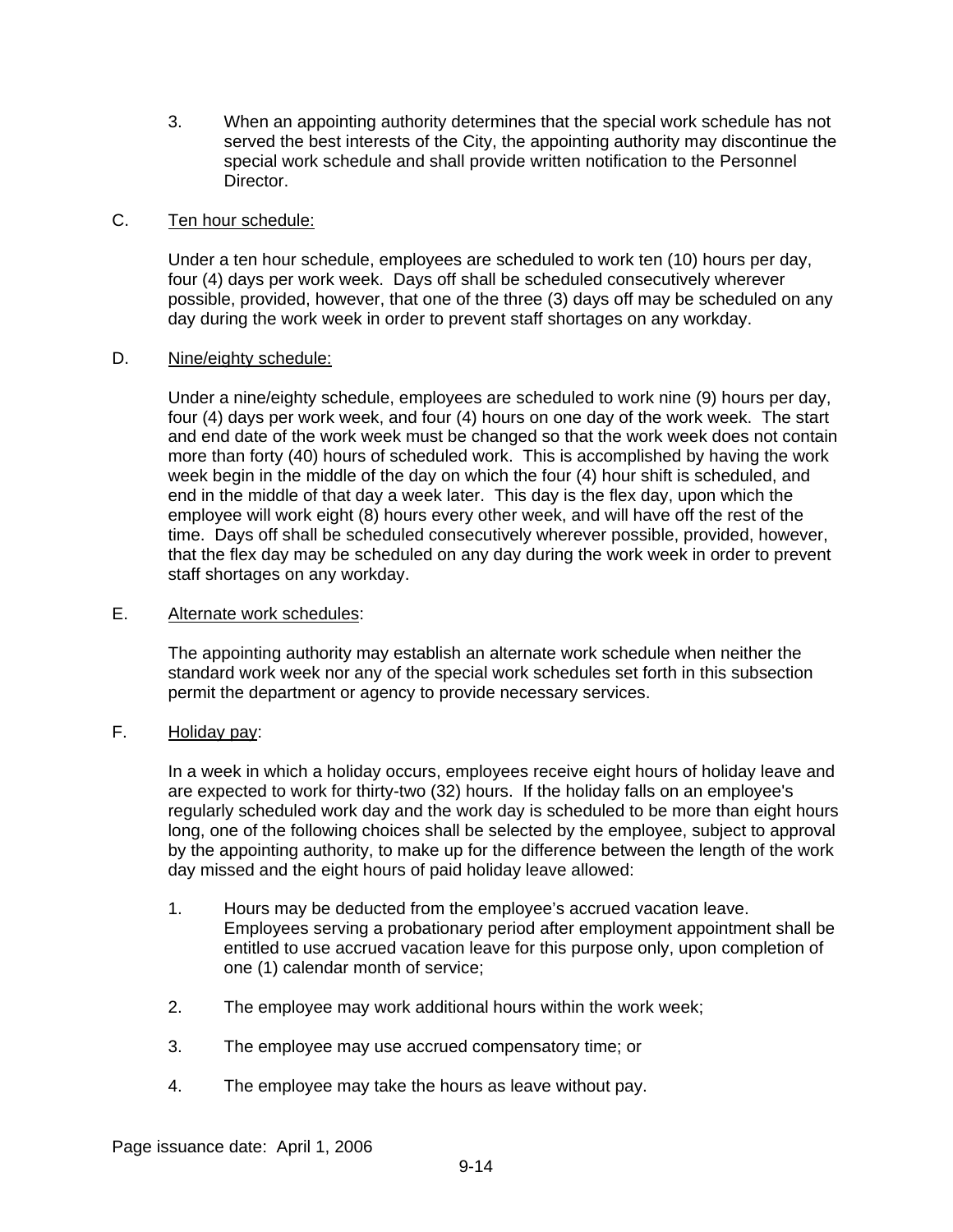## G. Telecommuting:

- 1. Telecommuting is the practice of working at home or from a site other than a department or agency's central workplace. It is a work alternative which appointing authorities may offer to or require of employees.
- 2. Telecommuting is not an employee benefit but an alternative method of meeting the City's needs. Telecommuting is a privilege and an appointing authority has the right to refuse to make telecommuting available to an employee and to terminate a telecommuting arrangement at any time.
- 3. Employees may express a desire not to telecommute and appointing authorities should consider employees' wishes along with the needs of the City in making a final determination.
- 4. Permission to telecommute shall be conditioned on compliance with the telecommuting guidelines established by the Personnel Director (see Appendix).

## Section 9-90 Overtime

## 9-91 Policy

- A. In accordance with the Fair Labor Standards Act ("FLSA"), all work performed in excess of forty (40) hours per week by non-exempt employees shall be designated overtime work for the purposes of compensation, subject to the following exceptions:
	- 1. Non-career employees working for seasonal recreational establishments that do not operate for more than seven months in any calendar year shall be exempt from overtime pay and shall be paid the straight time hourly rate for all hours worked in a work week, including all hours worked in excess of forty (40) hours per week.
	- 2. Non-career employees whose rates of pay are set by the community rate schedule established by ordinance shall be paid overtime according to that schedule. If the community rate schedule makes no provisions for overtime, such employees shall be paid overtime in accordance with Subsection 9-100.
- B. If a paid holiday, a period of paid leave, or discharge of compensatory time occurs during a work week, such time shall be counted as time worked when determining whether an employee has worked overtime. Time spent taking courses outside of the normal work day shall not be counted as time worked, even if the employee receives paid training leave to take the courses, unless the City has required the employee to take the course.
- C. Leave without pay shall not count as time worked.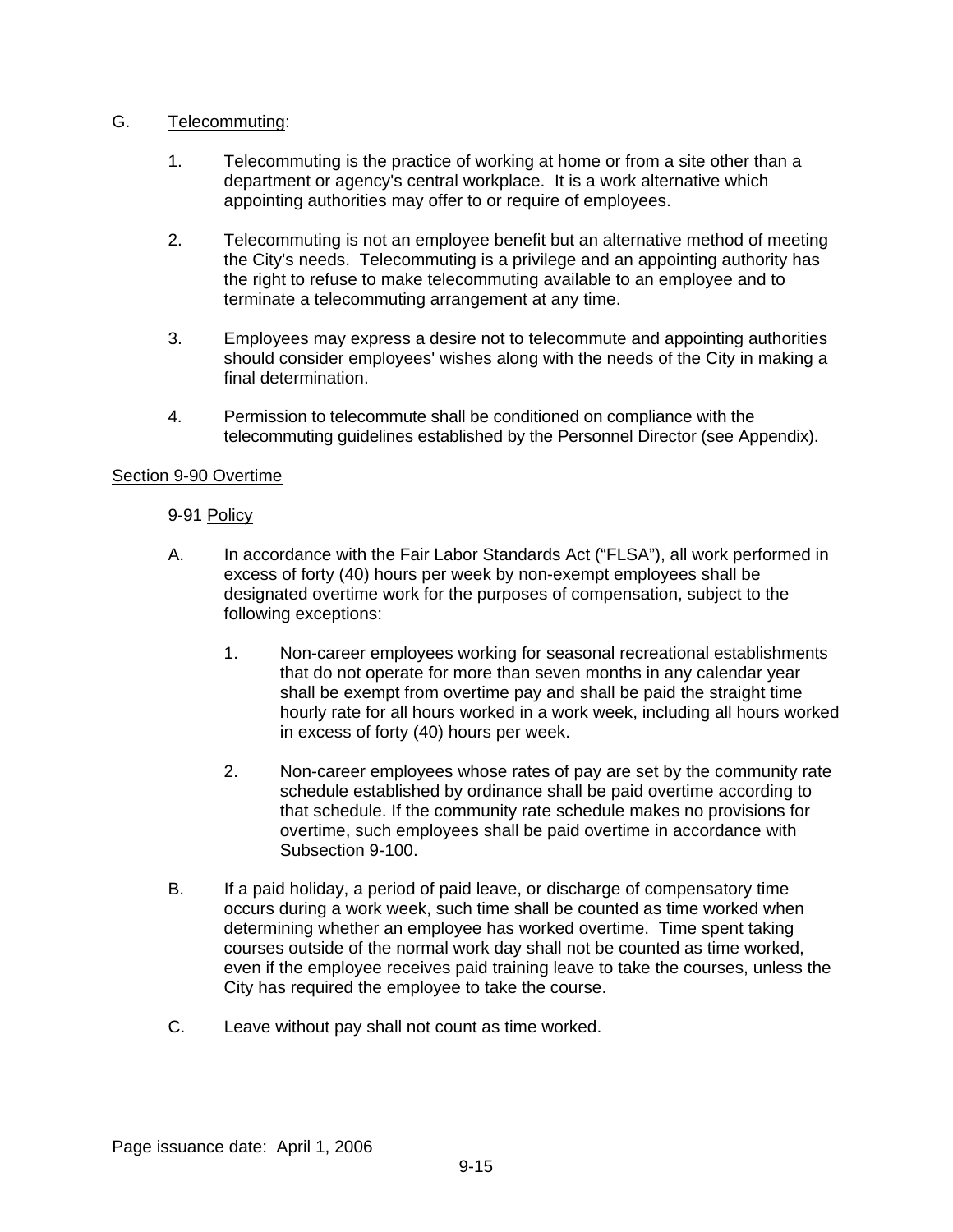- D. The hours worked as an election judge by an employee shall not be counted as time worked for the purposes of determining overtime eligibility. If an employee wishes to work as an election judge during a regularly scheduled shift, the employee must request leave from the appointing authority.
- E. For the purposes of this rule, an emergency shall include the following events: fire, flood, catastrophe, severe weather conditions that impact public safety or essential services; other unforeseeable emergency where a station must be staffed and another employee is not available for work; or an occurrence affecting the general public which requires immediate action. A declared emergency shall mean an emergency declared by the Mayor or an appointing authority that complies with the definition of emergency stated above.

## 9-92 Criteria for Authorizing Overtime Work:

- A. Overtime work shall be authorized to provide essential City services when such services cannot otherwise be provided by regular or special work schedules. Except in cases of emergency, overtime work shall be authorized and assigned in advance by an employee's supervisor or other designated individual. Working unauthorized overtime may be grounds for discipline, up to and including dismissal.
- B. When an employee has been assigned work outside of his or her normal work schedule, such overtime shall be subject to the same reporting requirements as regular work hours. Failure to report for such work may be cause for disciplinary action, up to and including dismissal.

## 9-93 Overtime Exceptions:

Employees in overtime exempt classes as defined by the FLSA shall not receive overtime pay, except in the following situations:

- A. Based on community practice, the Personnel Director may recommend an exception to the overtime exclusion for a designated classification or classifications to the Board for approval.
- B. Career Service employees who work for the DHHA in exempt classifications in the Health Technical and Related Support, Health Professional, and Doctors occupational groups, when comparable classifications in the DHHA personnel system have been granted an exception to the overtime exclusion by the DHHA.
- C. Upon the request of an appointing authority, the Personnel Director may grant an exception to overtime exclusion for a specified period of time when the employee will provide services for the City during declared emergency conditions. Such exception shall apply to a position or group of positions within a classification where the working conditions are distinctly different than working conditions of other positions in the same classification and shall apply to the hours attributed to the emergency condition.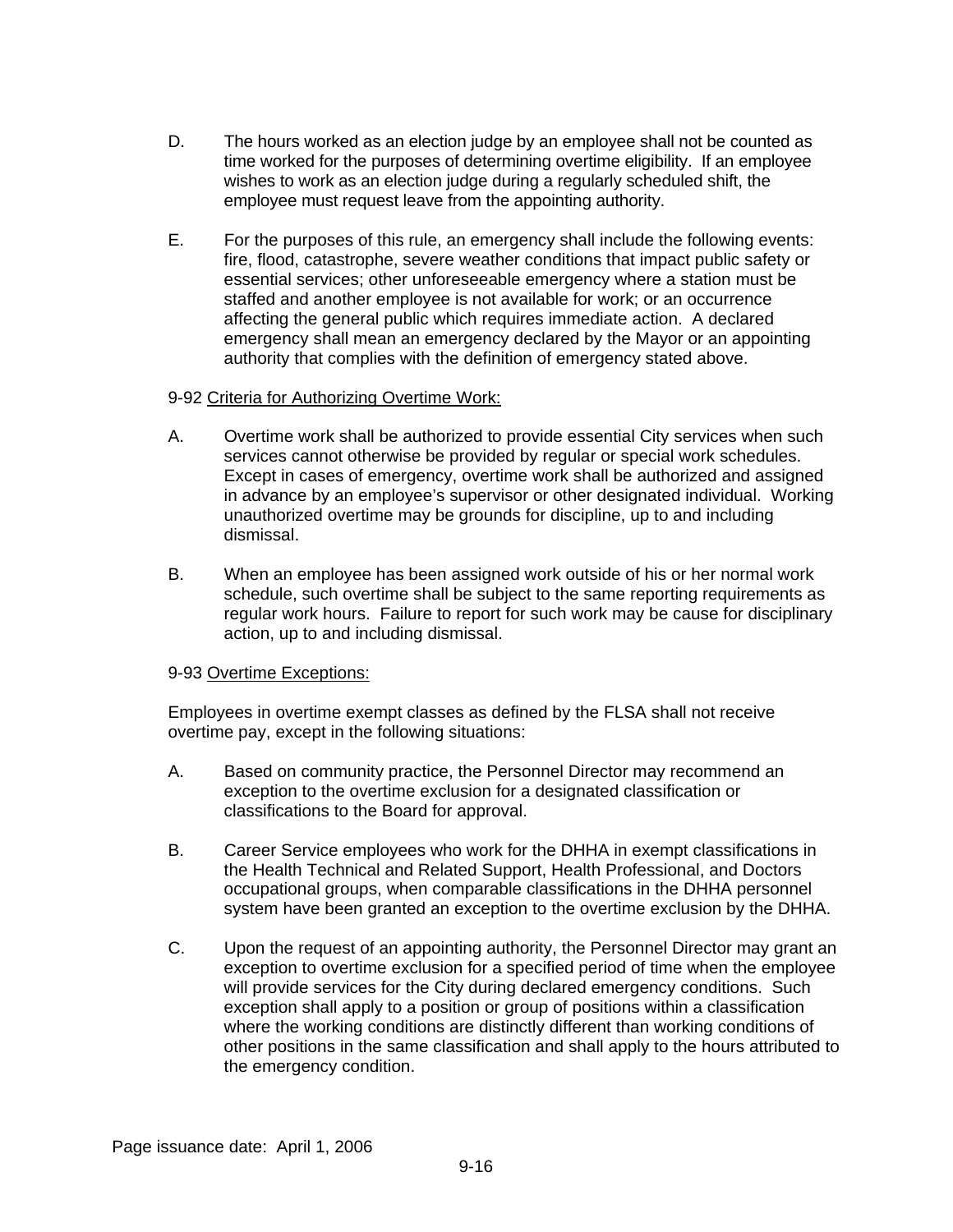- D. Based on community practice, overtime shall be paid only under the circumstances outlined below to incumbents in the FLSA overtime exempt, first level supervisory classes approved by the Board:
	- 1. Scheduled overtime occurring in a holiday week;
	- 2. Overtime related to after-hour emergency response duties;
	- 3. Publicly scheduled events requiring infrastructure support; and
	- 4. Snow removal activities.

## Section 9-100 Payment for Overtime

- A. Employees in salaried positions: Employees in positions in which annual salaries are established who are eligible to receive overtime pay and who work overtime shall receive overtime compensation as follows:
	- 1. Non-exempt employees: The overtime rate shall be at the rate of one and onehalf (1  $\frac{1}{2}$ ) times the regular rate of pay applicable to that position.
		- a. The regular rate of pay shall be computed as follows:
			- (i) Determine the weekly rate of pay in accordance with the FLSA by dividing the annual salary by 52; then
			- (ii) Total the weekly rate of pay plus all payments for differentials, standby, and any other compensation required by FLSA to be included in the regular rate of pay for the work week, and divide by the number of hours the employee is regularly scheduled to work during a non-holiday week.
		- b. Compensatory time:
			- (i) Overtime compensation may be paid either in cash or in compensatory time off, at the discretion of the appointing authority. The appointing authority shall inform employees of the department or agency's overtime compensation policy. Compensatory time off shall be accrued at the rate of one and one-half (1-1/2) times the overtime hours worked. An employee who has accumulated eighty (80) hours of compensatory time and is required to work overtime shall be paid at the employee's regular rate for such overtime in cash. All accrued compensatory time shall be used by September  $30<sup>th</sup>$  of each calendar year or paid out in cash by the final pay period of October of that year.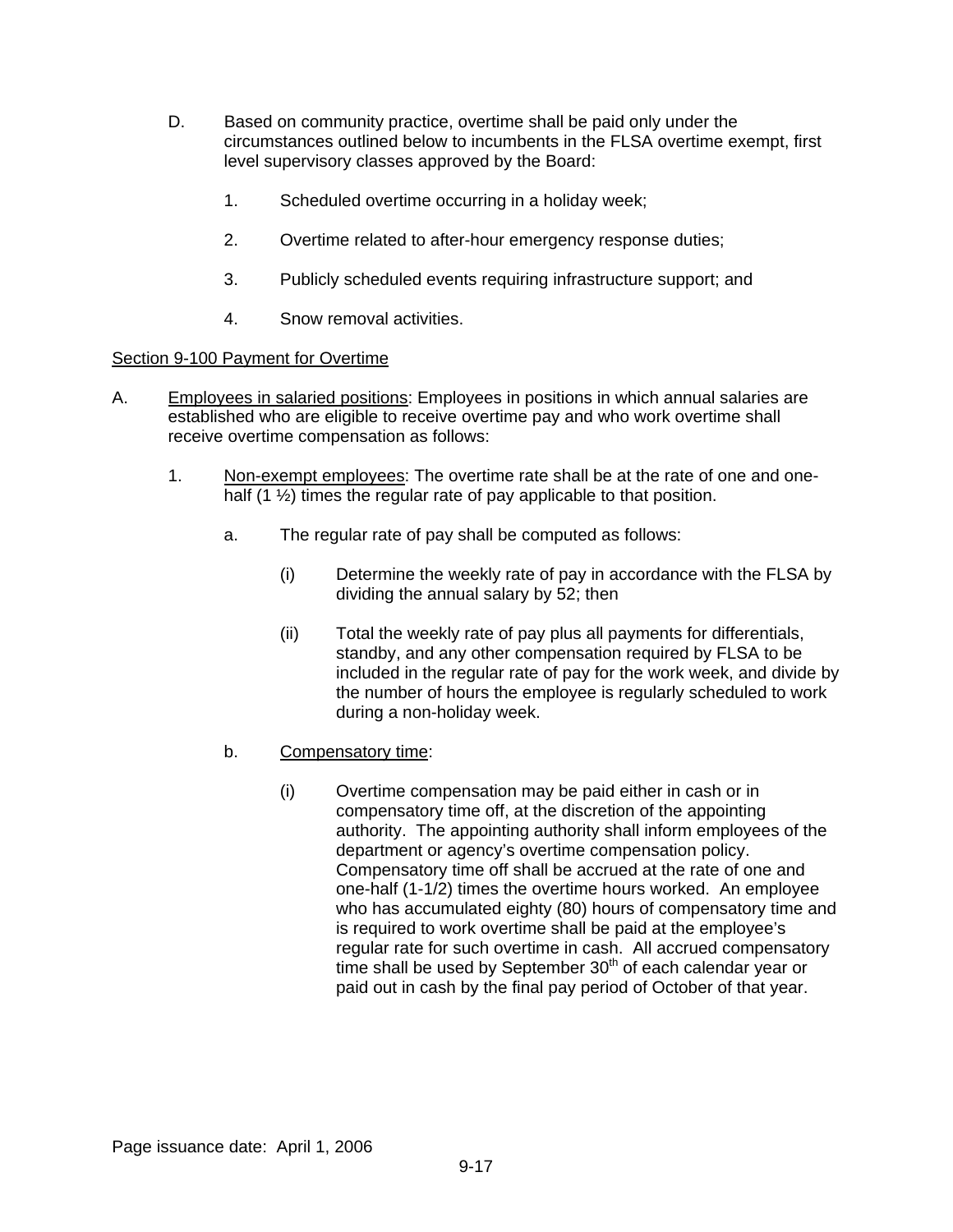- (ii) Payment for accrued compensatory time on separation: An eligible non-exempt employee who has accrued compensatory time in accordance with this section shall receive payment for the unused portion of such accrual when the employee is separated from the Career Service. The rate of compensation for such payment shall be the larger of the following:
	- 1) The average regular rate received by such employee during the last three years of the employee's employment; or
	- 2) The final regular rate received by such employee.
- 2. Exempt employees eligible to receive overtime: The overtime rate shall be:
	- a. (i) At the rate defined in subsection 9-100 A.1. if eligible under subsection 9-93 A.
		- (ii) At the rate established by the DHHA for comparable positions if eligible under subsection 9-93 B.
		- (iii) At the straight time hourly rate of pay applicable to that position, if eligible under subsection 9-93 C., where the hourly rate is computed by dividing the annual salary by 52 and then dividing by the regular hours of the position; and
		- (iv) At the rate of one and one-half  $(1 \frac{1}{2})$  times the hourly rate of pay applicable to that position if eligible under 9-93 D., where the hourly rate is computed by dividing the annual salary by 52 and then dividing by the regular hours of the position.
	- b. How paid: Overtime compensation for eligible exempt employees shall be paid in cash. Exempt employees eligible for overtime shall not accrue or use compensatory time in lieu of pay, except for Holiday Compensatory Time as defined in this rule.
- B. Employees in hourly positions: Non-exempt employees in positions that receive an hourly rate and work overtime shall receive compensation at the rate of one and one-half (1 ½) times the regular rate of pay applicable to the position.
	- 1. The regular rate of pay shall be computed as follows:
		- a. Multiply the hourly rate by the employee's actual hours of work in the work week to determine the weekly salary equivalent.
		- b. Total the weekly salary equivalent plus all payments for differentials, standby, and any other compensation required by FLSA to be included in the regular rate of pay for the work week, and divide by the number of hours the employee actually worked during that week.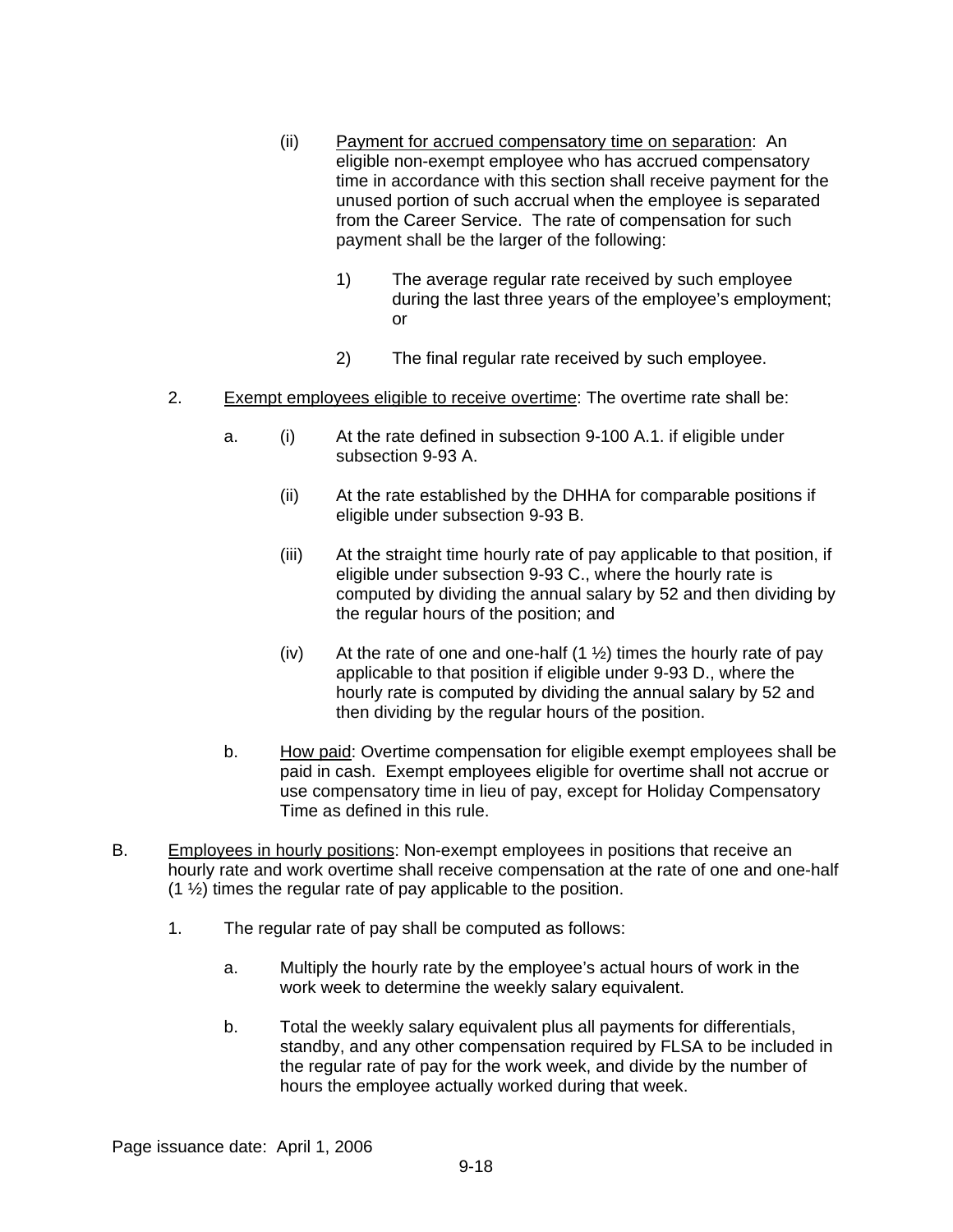2. How paid: Earned overtime compensation for employees in hourly positions shall be paid in cash.

## 9-101 Holiday Compensatory Time for Overtime Exempt Employees:

An employee who is exempt from overtime and who is:

- A. Scheduled to work on a holiday, or
- B. Scheduled to work on his or her regularly scheduled day off in a week when a holiday occurs

Shall be given straight time holiday compensatory time off for the holiday in addition to pay for the time worked. At the discretion of the appointing authority, straight time pay may be substituted for the holiday compensatory time. Holiday compensatory time may be taken at any time mutually convenient to the employee and the appointing authority. However, all accrued holiday compensatory time shall be used by September 30<sup>th</sup> of each calendar year or paid out in cash by the final pay period of October of that year.

## Section 9-110 Record Keeping

- A. Responsibility for maintaining time and compensation records may be vested in the Auditor, the Career Service Authority ("CSA"), or the agencies, as may be agreed among them from time to time.
- B. The content of these records shall be governed by guidelines established by CSA (see Appendix).
- C. These records shall be retained for a minimum of six (6) calendar years, in a location where they would be available for inspection within seventy-two (72) hours from the date when requested by the Wages and Hours Administrator or designees.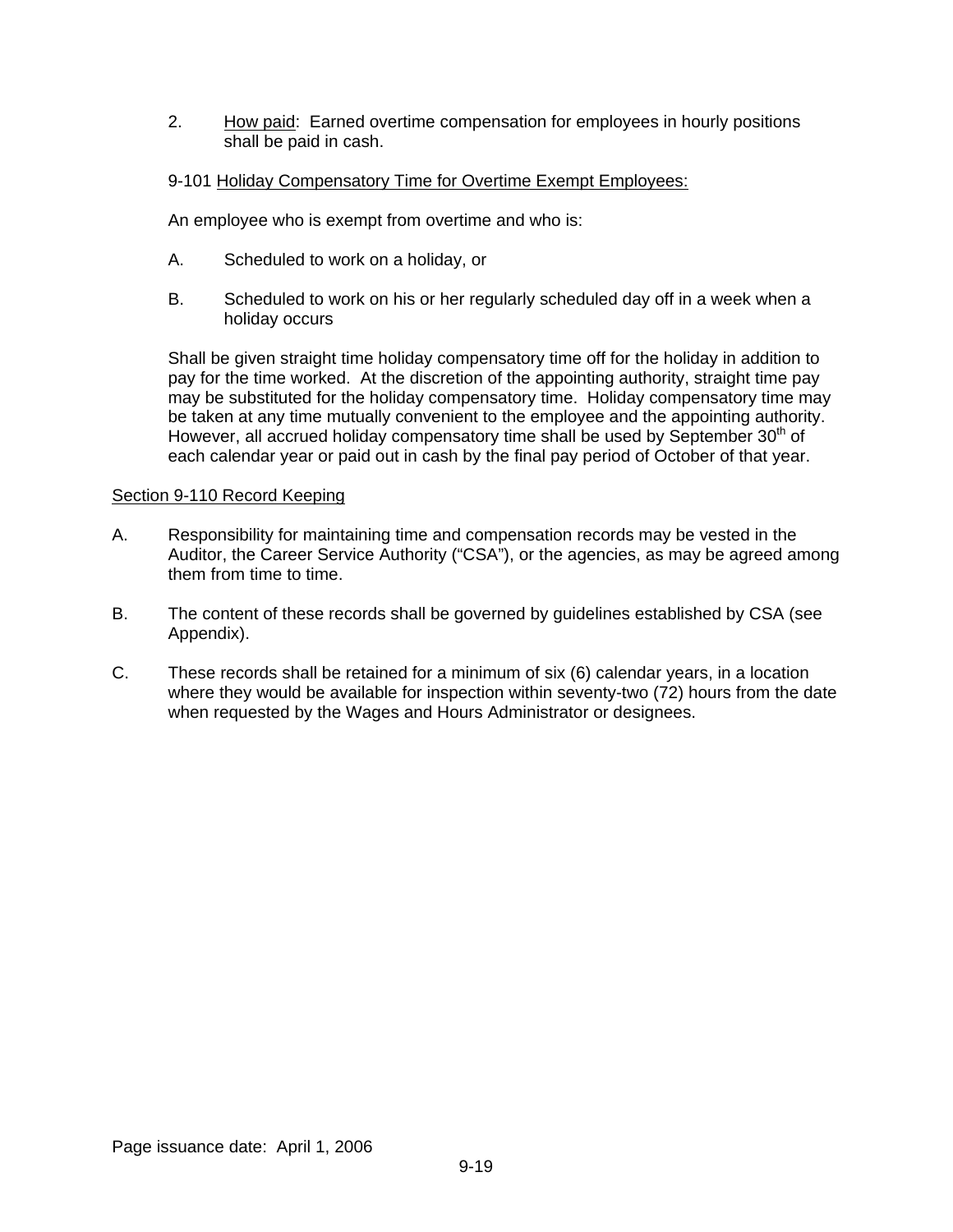## **APPENDIX 9.A.**

## **TELECOMMUTING GUIDELINES (REFERRED TO IN RULE 9-80 G.)**

- A. The position for which telecommuting is proposed shall be suitable for such an assignment, with the ability to provide high quality service to the public while telecommuting being the most significant determining factor.
- B. There shall not be any disruption of service or decline in the quality of services provided by the department or agency to the public as a result of telecommuting.
- C. No employee may telecommute unless their most recent performance rating is "Successful" or higher.
- D. If an employee subsequently receives a performance rating of "Needs Improvement", the employee's authorization to telecommute shall cease.
- E. The employee shall agree not to engage in employment activities other than for the agency or department during telecommuting hours.
- F. The employee must designate a primary workspace at home that is maintained in safe condition, free from hazards. As an extension of the City's work site, the same insurance and workers' compensation coverage applies.
- G. When the employee uses his or her own equipment, the employee is responsible for maintenance and repair of that equipment.
- H. The employee will take all necessary precautions to secure department or agency information and equipment in his or her home and to prevent unauthorized access to any department or agency system or information.
- I. Employees must receive prior written approval to telecommute from their appointing authority.
- J. An employee's status, benefits, compensation, and work responsibilities shall not change due to telecommuting.
- K. Representatives from the City's Office of Technology Services, CSA, and Workers' Compensation section, a designated City supervisor or the individual appointed by the employee's appointing authority for such purpose may inspect an employee's home for a business purpose related to this program upon giving reasonable notice to the employee.
- M. The employee must at all times be accessible to the workplace via cellular phone, e-mail, or other means of direct communication and be able to report to work when notified or to respond immediately to communications from other staff, supervisors, managers or clients.
- N. An employee who is granted telecommuting privileges must demonstrate that his or her productivity has been equal to or greater than his or her productivity before telecommuting was authorized.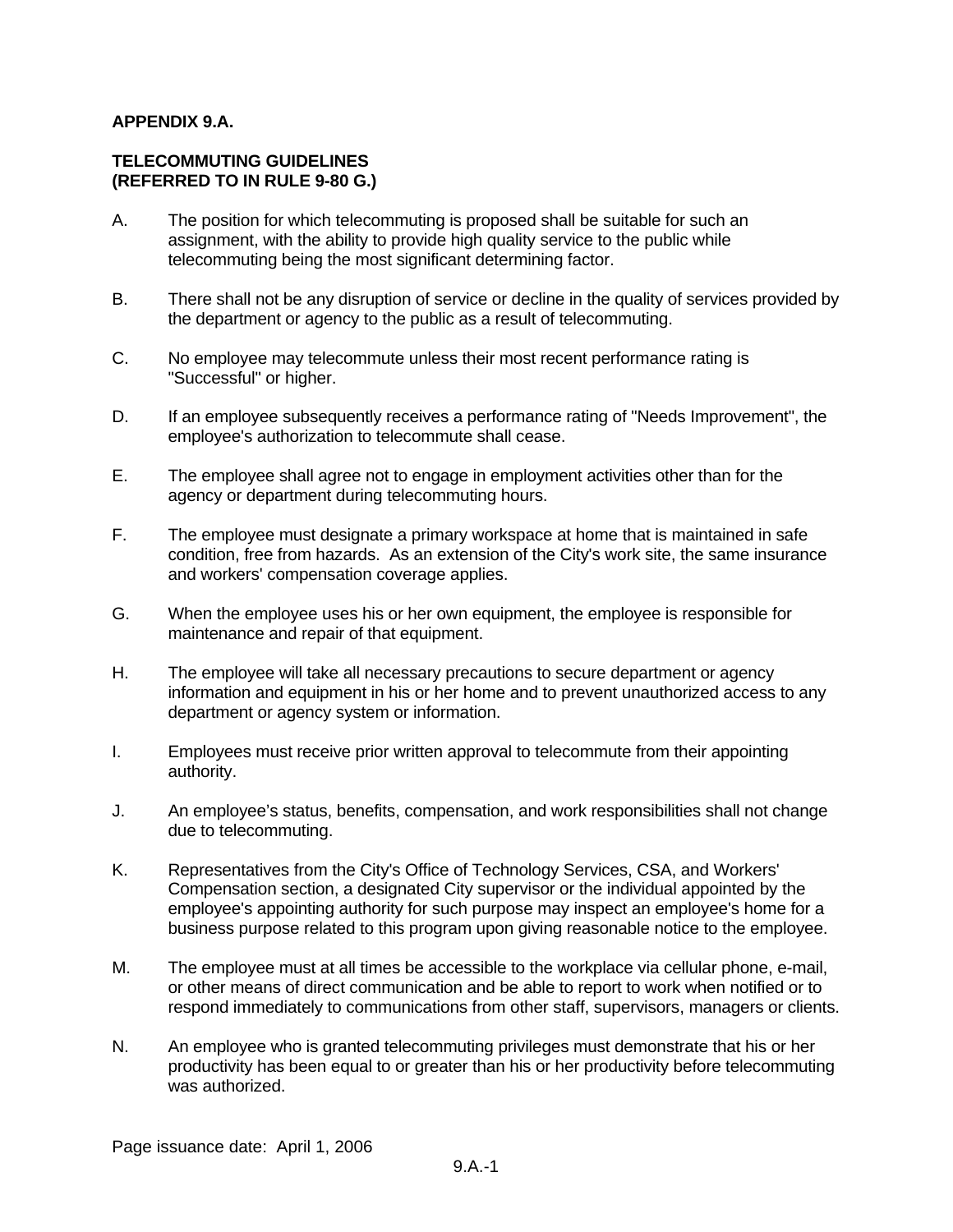- O. A telecommuting employee's home address and telephone number shall remain confidential and will not be released by the agency or department.
- P. The amount of time the employee is expected to work per day or pay period will not change as a result of telecommuting.
- Q. Training will be available from the CSA for all employees, supervisors and managers interested in telecommuting.
- R. Any abuse of the telecommuting privileges will be investigated and may result in corrective action, up to and including dismissal.
- S. Equipment provided by the City to the employee shall be immediately returned when telecommuting is stopped or the employee separates from employment with the City.
- T. Employees may not grieve or appeal a decision to allow or not allow telecommuting unless there is alleged discrimination.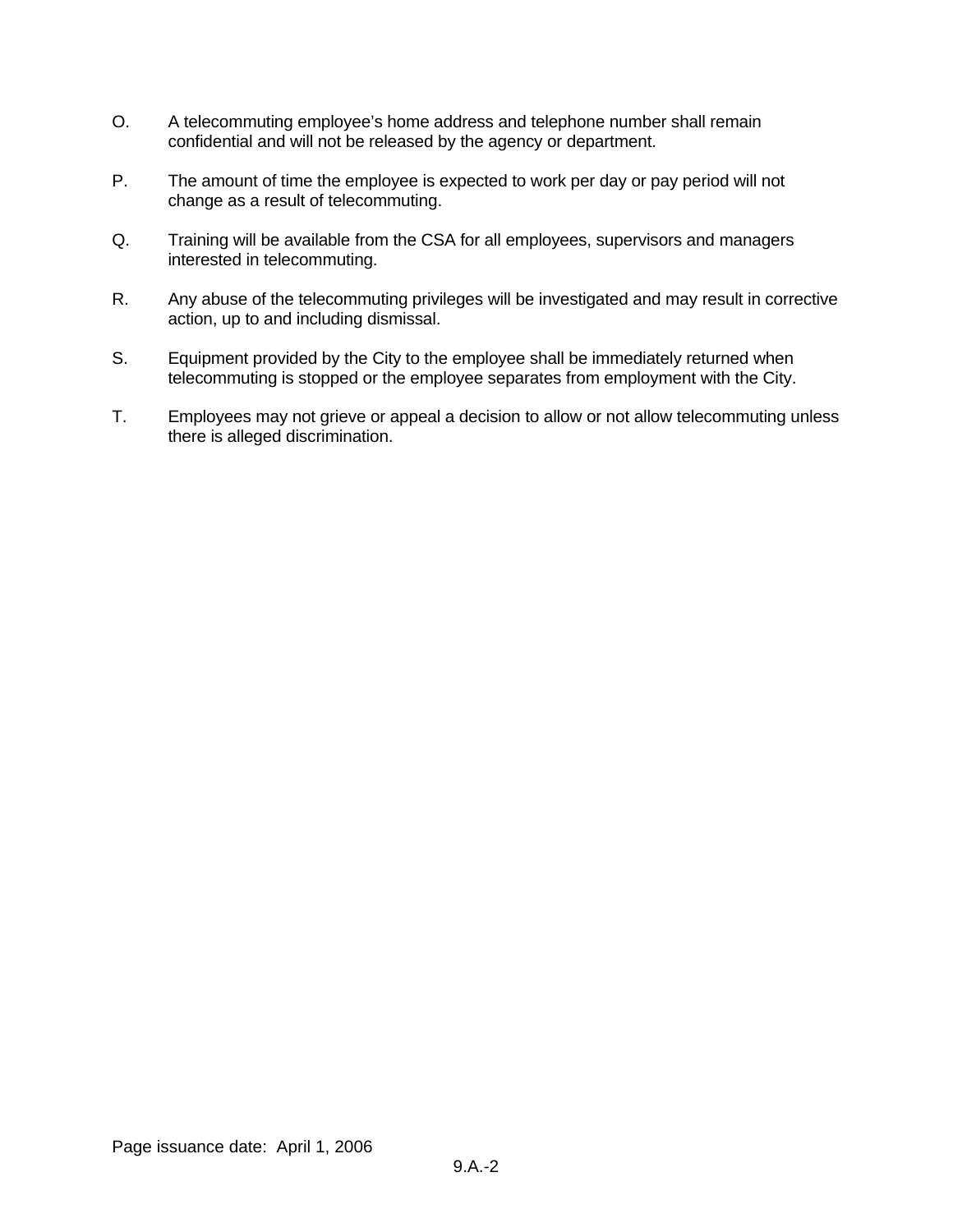# **APPENDIX 9.B. GUIDELINES REGARDING TIME AND COMPENSATION RECORDS (REFERRED TO IN RULE 9-110)**

The following information shall be kept on time and compensation records for all employees, to the extent applicable:

- A. Name in full (same as shown on social security card);
- B. Identification number;
- C. Home address, including the zip code;
- D. Date of birth, if under 19;
- E. Sex;
- F. Classification;
- G. Time of day and day of the week on which the employees work week begins. If the employee is part of a work force all of whose workers have a work week beginning at the same time on the same day of the work week, a single notation of the time of the day and beginning day of the work week for the whole work force of the agency or unit will suffice. If, however, any employees or group of employees has a work week beginning or ending at a different time, a separate notation shall then be kept for that employee or group of employees;
- H. Hourly rate of pay for part-time, on-call, and non-exempt employees;
- I. Payroll period (i.e. bi-weekly);
- J. Amount and nature of each payment, such as tool and mileage allowances, excluded from the overtime rate of pay for non-exempt employees;
- K. Hours worked each work day and total hours worked each work week (for purposes of this clause, a "work day" shall be any consecutive 24 hours);
- L. Total daily or weekly straight-time earnings (including salaries, differentials, and standby);
- M. Total of daily and weekly-overtime payments;
- N. Total additions to or deductions from wages paid during each pay period; additionally, a record of the dates, amounts, and nature of the items which make up the total additions and deductions shall be maintained in individual employee accounts;
- O. Total wages paid each pay period;
- P. Date of payment and the pay period covered by the payment; and
- Q. Basis on which wages are paid in sufficient detail to permit calculation for each pay period of the employee's total remuneration for employment, including fringe benefits.

Page issuance date: April 1, 2006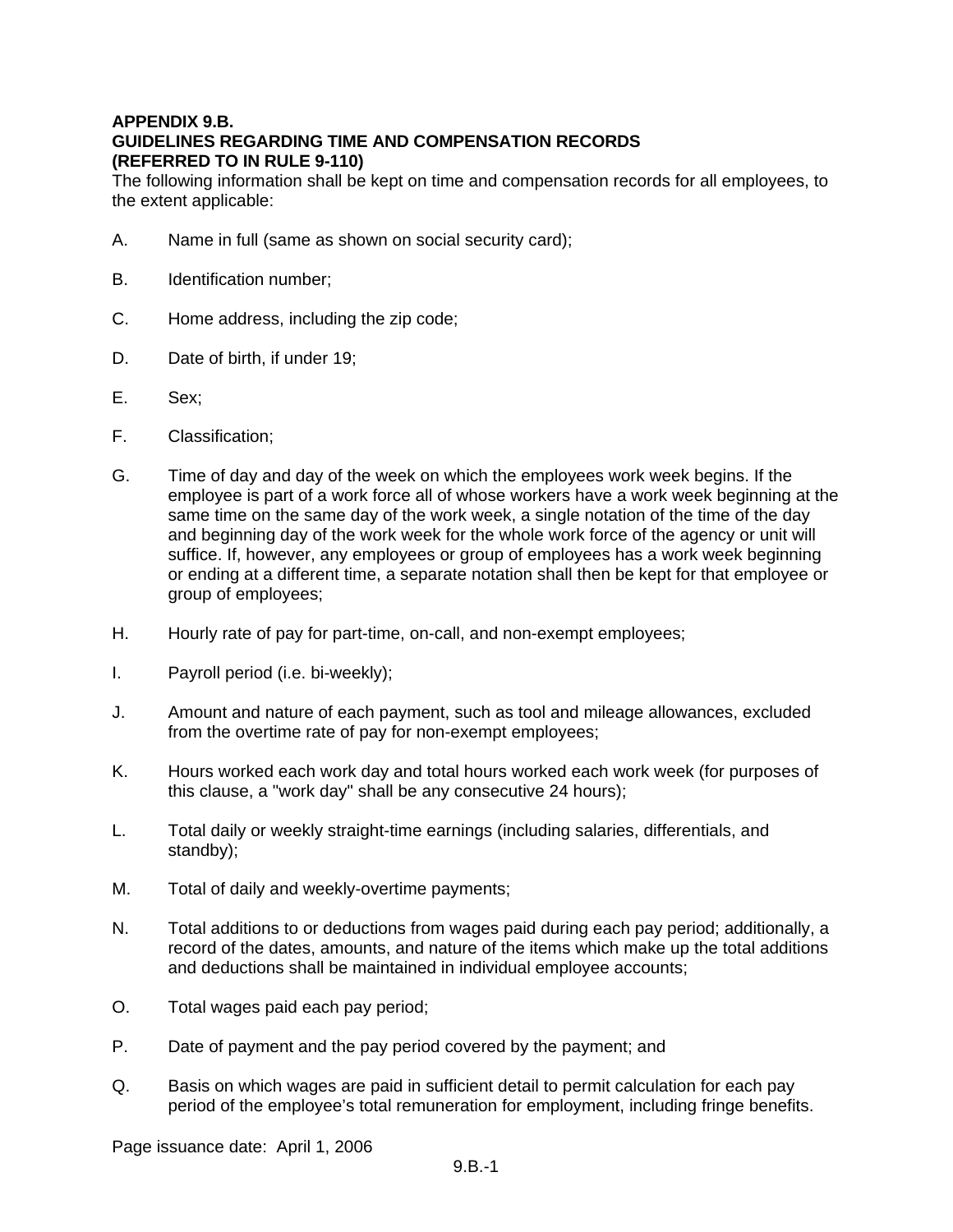Paragraph 11-74 b)

- b. Employees who (a) are not entitled to shift differential under the provisions of Rule 9 PAY ADMINISTRATION, and (b) have been excused from jury service by the Jury Commissioner or other court official shall report to their regular city position when the following conditions are met: (Effective December 23, 1982; Rules Revision Memo 44B; Revised effective April 1, 2006; Rules Revision Memo 7C).
	- 1) The work site is within three (3) miles of the site of the jury service, and at least two (2) hours remains on the regular work day of the employee; or
	- 2) The work site is more than three (3) miles from the site of the jury service, but both sites are within the Denver metropolitan area, and the excused period is at least four (4) hours in duration.
- c. Employees (a) who are entitled to shift differential under the provisions of Rule 9 PAY ADMINISTRATION, and (b) who have reported for jury duty shall have the following city work schedule. (Effective December 23, 1982; Rules Revision Memo 44B; Revised effective April 1, 2006; Rules Revision Memo 7C).
	- 1) If such employee is held less than four (4) hours for jury service, he or she must report for the normal work shift that day, but will be required to work one-half of his or her scheduled work time.
	- 2) If such employee is held for four (4) hours or more for jury service, he or she shall be excused from work that day.